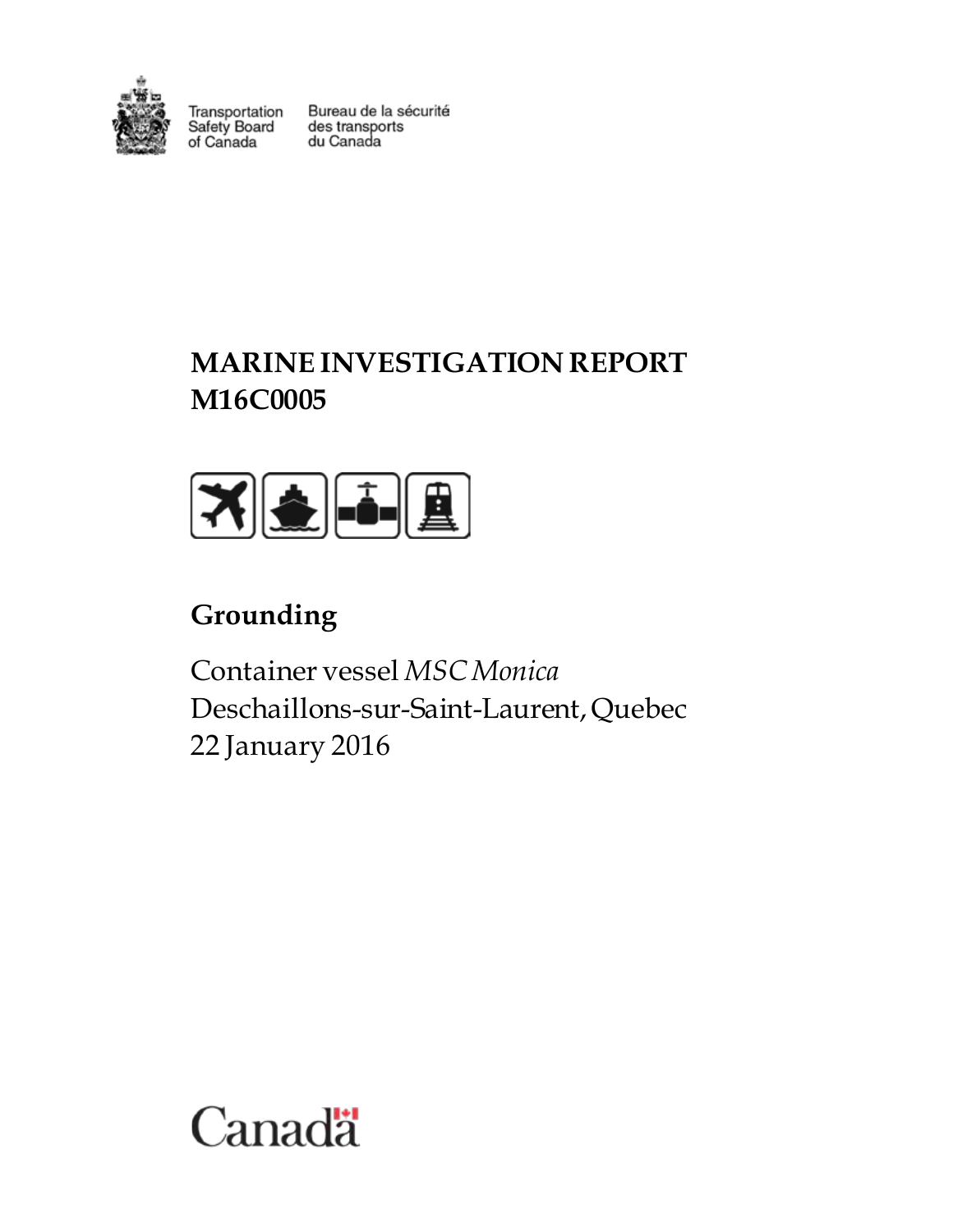Transportation Safety Board of Canada Place du Centre 200 Promenade du Portage, 4th floor Gatineau QC K1A 1K8 819-994-3741 1-800-387-3557 www.tsb.gc.ca communications@bst-tsb.gc.ca

© Her Majesty the Queen in Right of Canada, as represented by the Transportation Safety Board of Canada, 2017

Marine Investigation Report M16C0005

Cat. No. TU3-7/16-0005E-PDF ISBN 978-0-660-08471-8

This report is available on the website of the Transportation Safety Board of Canada at www.tsb.gc.ca

*Le présent rapport est également disponible en français*.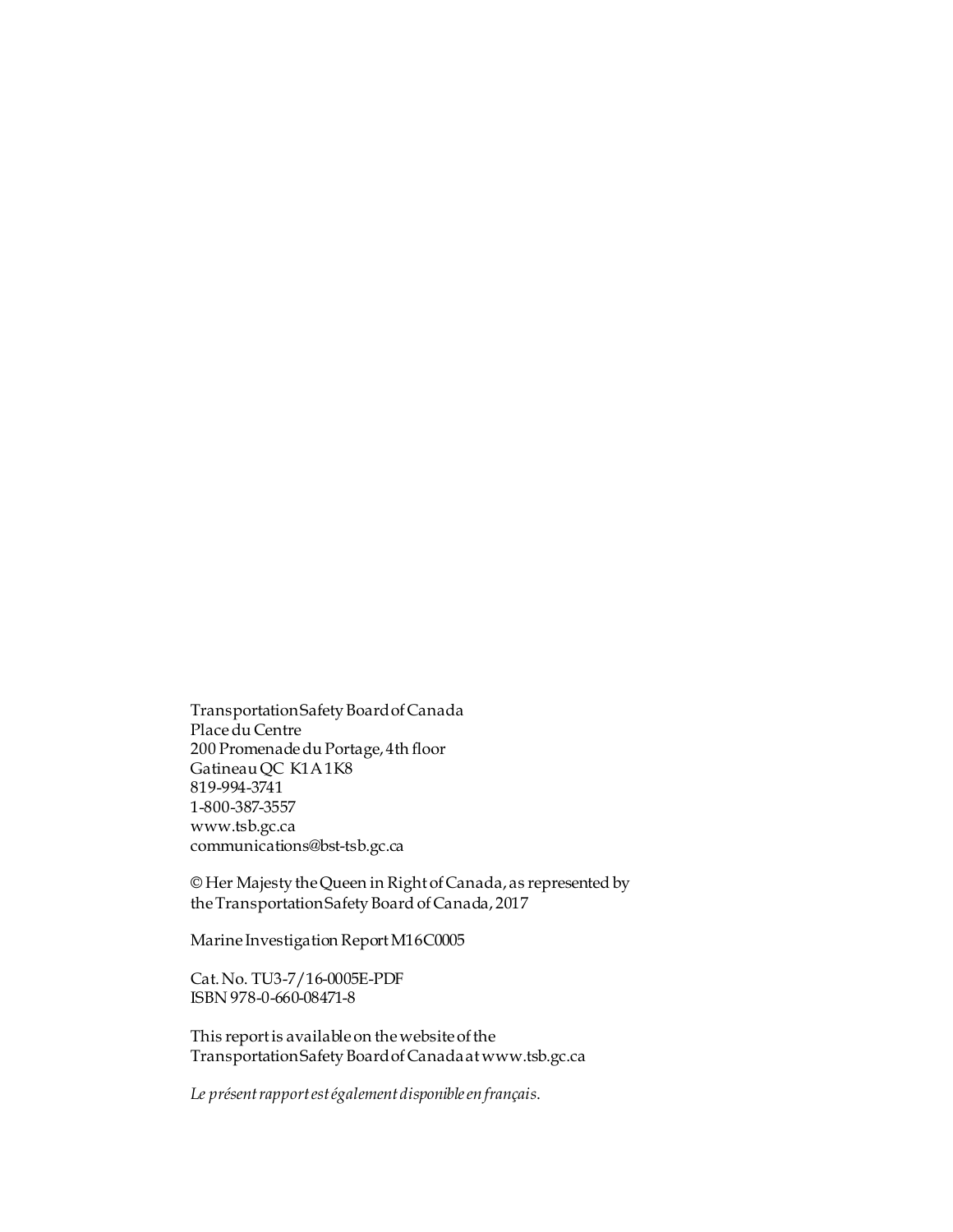The Transportation Safety Board of Canada (TSB) investigated this occurrence for the purpose of advancing transportation safety. It is not the function of the Board to assign fault or determine civil or criminal liability.

# Marine Investigation Report M16C0005

# **Grounding** Container vessel *MSC Monica* Deschaillons-sur-Saint-Laurent, Quebec 22 January 2016

# *Summary*

On 22 January 2016, the container vessel *MSC Monica* ran aground on the St. Lawrence River 1 nautical mile north-northeast of Deschaillons-sur-Saint-Laurent, Quebec. The vessel was refloated the following day with the assistance of 3 tugs and proceeded to Québec, Quebec, to undergo the necessary inspections. The vessel sustained minor damage to the hull and major damage to the 4 propeller blades. There were no injuries, and no pollution was reported.

*Le présent rapport est également disponible en français.*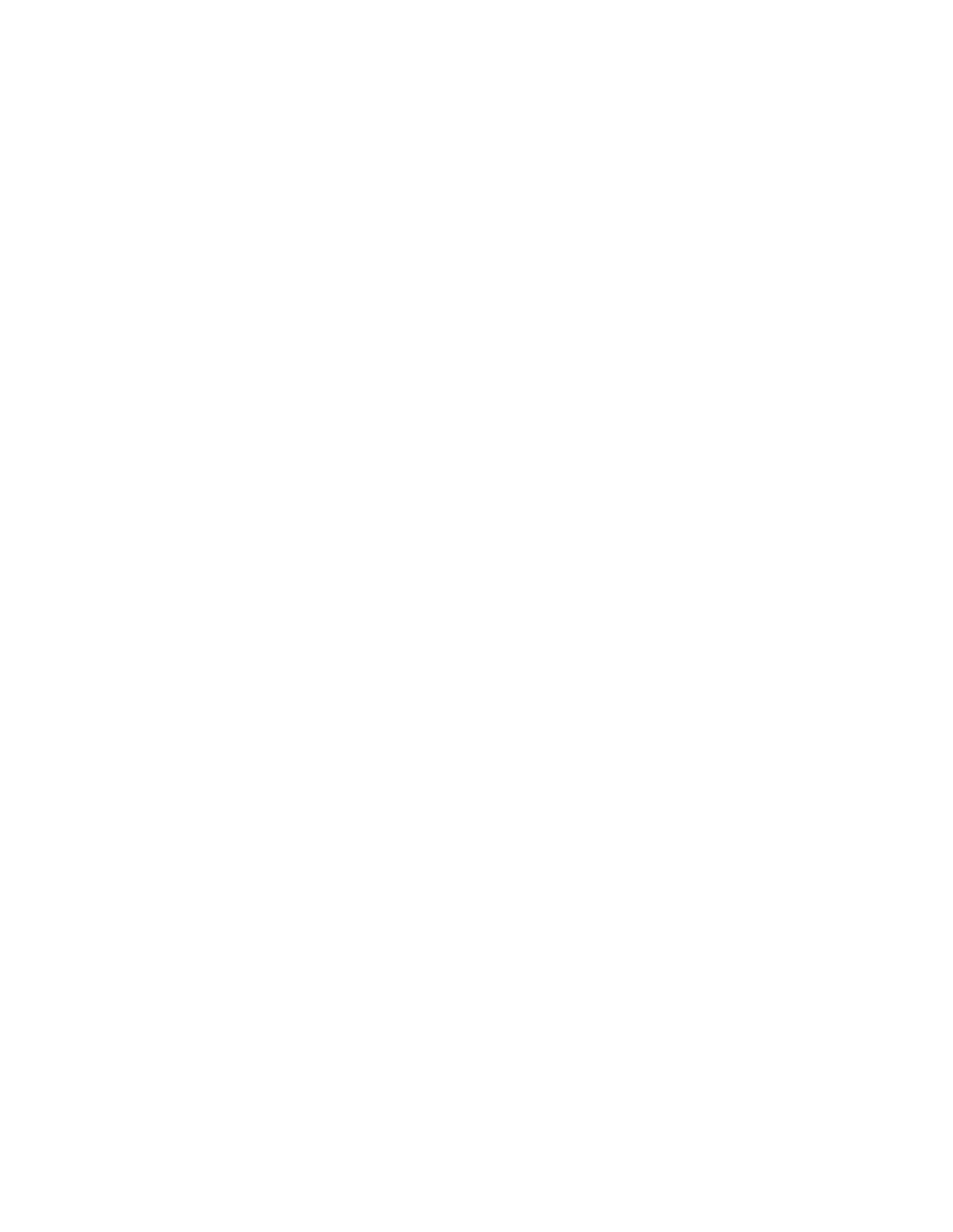# Table of contents

|     | 1.1  |                |  |
|-----|------|----------------|--|
|     | 1.2  |                |  |
|     |      | 1.2.1          |  |
|     |      | 1.2.1.1        |  |
|     |      | 1.2.1.2        |  |
|     |      | 1.2.2          |  |
|     |      | 1.2.3          |  |
|     | 1.3  |                |  |
|     | 1.4  |                |  |
|     | 1.5  |                |  |
|     | 1.6  |                |  |
|     | 1.7  |                |  |
|     | 1.8  |                |  |
|     |      | 1.8.1<br>1.8.2 |  |
|     |      |                |  |
|     | 1.9  |                |  |
|     |      | 1.9.1<br>1.9.2 |  |
|     |      |                |  |
|     | 1.11 |                |  |
|     |      |                |  |
|     |      |                |  |
|     |      |                |  |
| 2.0 |      |                |  |
|     | 2.1  |                |  |
|     | 2.2  |                |  |
|     | 2.3  |                |  |
|     | 2.4  |                |  |
|     |      |                |  |
|     | 3.1  |                |  |
|     | 3.2  |                |  |
|     | 3.3  |                |  |
| 4.0 |      |                |  |
|     | 4.1  |                |  |
|     |      | 4.1.1          |  |
|     |      |                |  |
|     |      |                |  |
|     |      |                |  |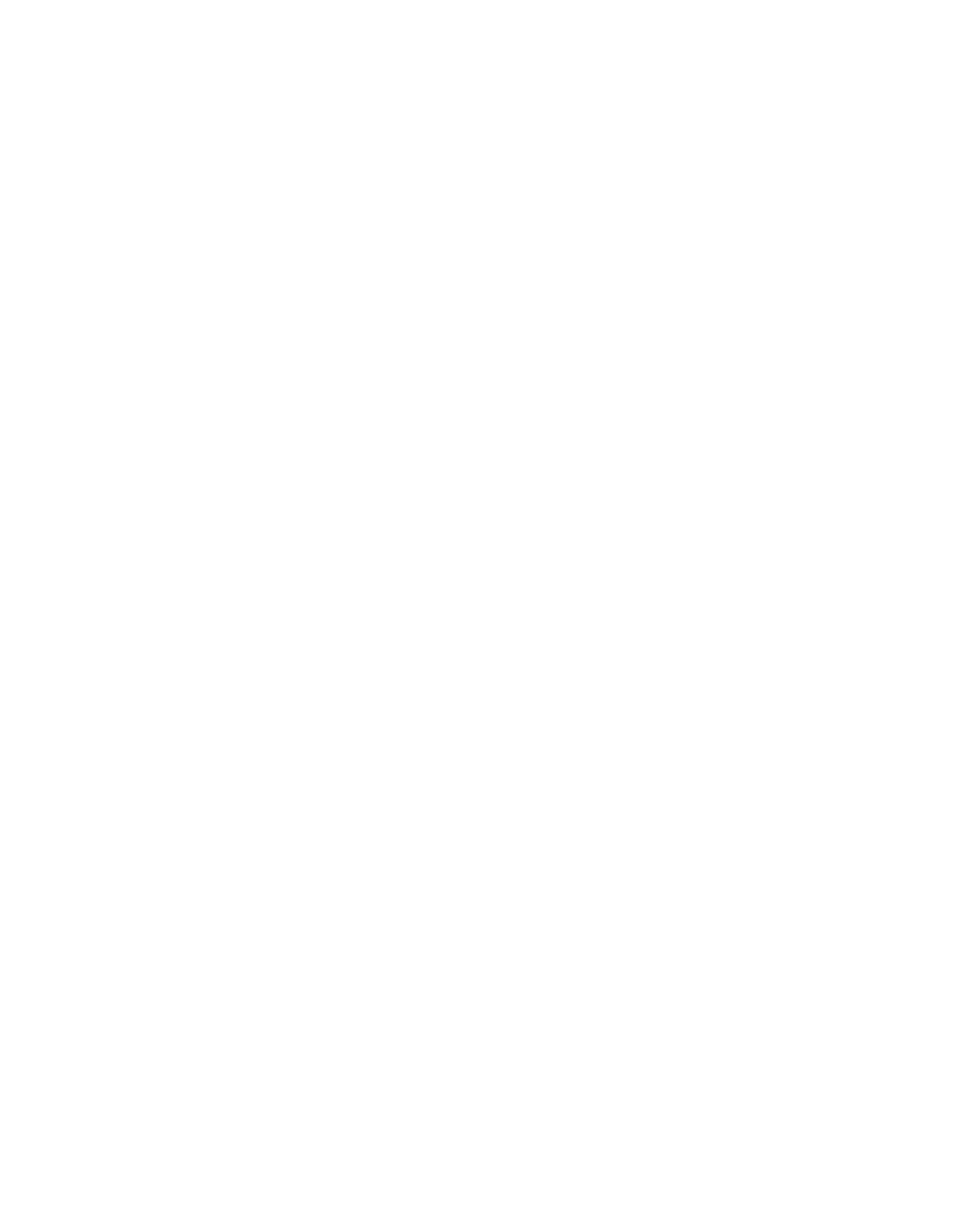# <span id="page-6-0"></span>*1.0 Factual information*

## <span id="page-6-1"></span>*1.1 Particulars of the vessel*

#### **Table 1. Particulars of the vessel**

| Name of vessel                                      | <b>MSC</b> Monica                                                                                 |
|-----------------------------------------------------|---------------------------------------------------------------------------------------------------|
| <b>International Maritime</b><br>Organizationnumber | 9060649                                                                                           |
| Port of registry                                    | Panama                                                                                            |
| Flag                                                | Panama                                                                                            |
| <b>Type</b>                                         | Container vessel, gearless, fully cellular                                                        |
| Materials                                           | <b>Steel</b>                                                                                      |
| Gross tonnage                                       | 37398                                                                                             |
| Length, overall                                     | 242.81 m                                                                                          |
| Draft (maximum)                                     | 12.10 m                                                                                           |
| Drafts at time of occurrence                        | Forward: 5.80 m<br>Aft: 8.30 m                                                                    |
| Built                                               | 1993, Samsung Shipbuilding & Heavy Industries Company Limited,<br>Geoje, Republic of Korea        |
| Propulsion                                          | 1 low-speed 2-stroke diesel engine (24 500 kW) driving a single 4-<br>blade fixed-pitch propeller |
| Cargo                                               | 709 freight containers (9199.70 tonnes)                                                           |
| Crew                                                | 25                                                                                                |
| Registered owner                                    | Compañia Naviera Monica S.A., Panama                                                              |
| Manager                                             | Mediterranean Shipping Company (MSC) Shipmanagement Limited,<br>Cyprus                            |

## <span id="page-6-2"></span>*1.2 Description of the vessel*

The *MSC Monica* (Figure 1) is a double-hulled, gearless, fully cellular container vessel with a capacity of 3424 TEU, [1](#page-6-3) including provisions for 198 refrigerated containers. The vessel is built of steel and has 7 cargo holds sealed by 13 hatch covers. The machinery spaces and accommodations are located 63.4 metres ahead of the stern. The vessel is propelled by a diesel engine rated at 24 500 kW, directly driving the propeller at a maximum speed of 95 revolutions per minute. The vessel also has a 900 kW electric bow



<span id="page-6-3"></span>

<sup>&</sup>lt;sup>1</sup> The twenty-foot equivalent unit (TEU) is a standardized, multimodal format for freight containers.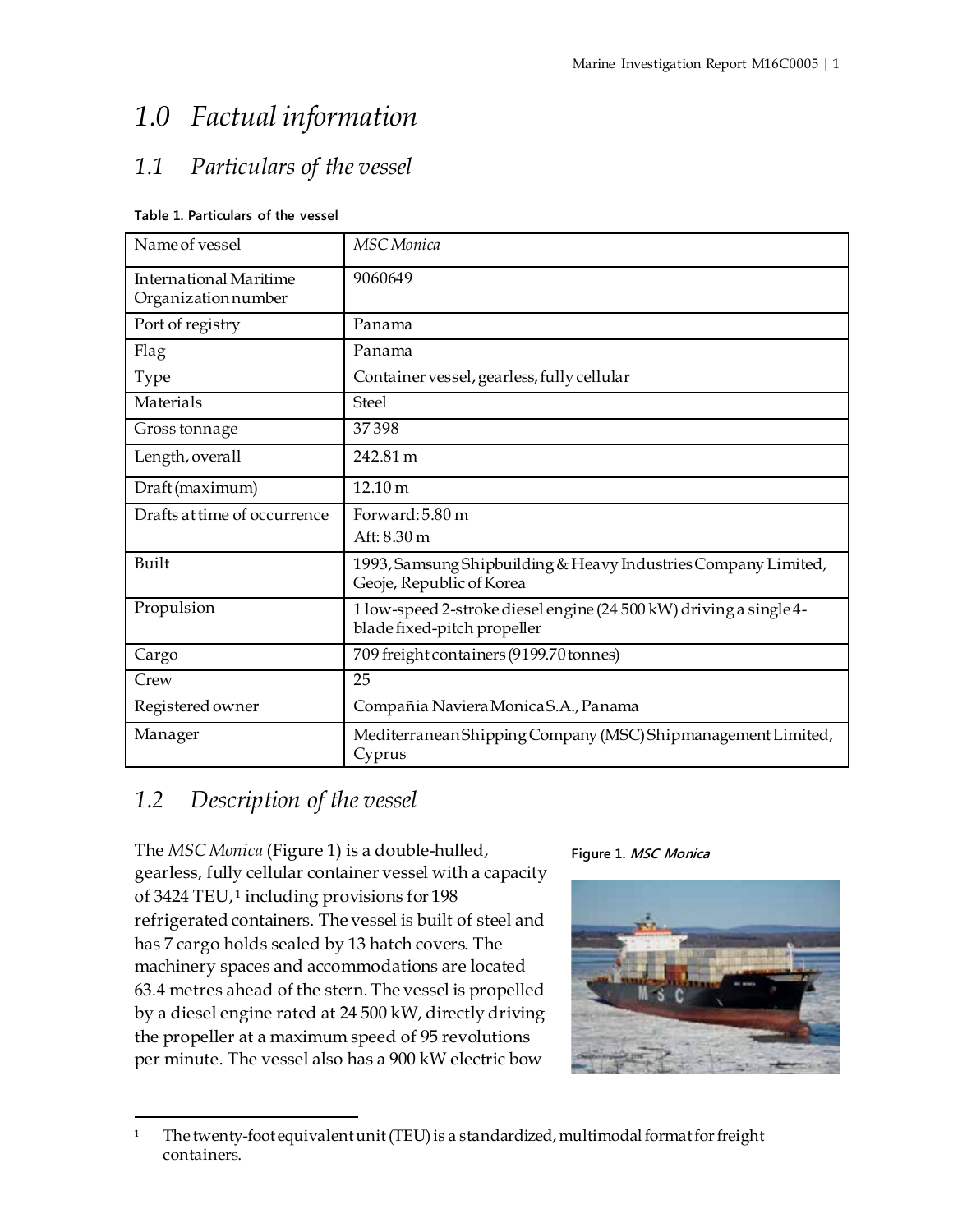#### thruster.

The bridge control console is located starboard of the centreline of the vessel and includes the conning station, main engine controls, and bow thruster controls.

The navigation bridge is also fitted with the following navigational equipment: an echo sounder, an electronic chart display and information system (ECDIS), 2 radars (fitted with automatic radar plotting aid capability), a global positioning system (GPS), an automatic identification system (AIS), and 2 very high frequency (VHF) radiotelephones. The chart table and the Global Marine Distress and Safety System (GMDSS) console are located aft of the main console, on the starboard side of the navigation bridge.

### <span id="page-7-0"></span>*1.2.1 Design of steering system*

The steering gear on the *MSC Monica* is controlled via a control panel located on the bridge main console. The control panel enables the bridge crew to toggle between the different steering modes: follow-up, non-follow-up (NFU), autopilot, and the port or starboard wing consoles. The steering wheel (commonly referred to as the helm) and the NFU tiller are part of the conning station on the bridge main console (Figure 2). The starter switches for the 2 steering gear motors are on the bridge main console to the left of the conning station.



**Figure 2. Conning station**

#### <span id="page-7-1"></span>*1.2.1.1 Follow-up mode*

Follow-up mode is the most common way to steer a vessel in restricted waters. In this mode, the helm can be turned to port or starboard so as to request a rudder order between 0° and 35°. The steering system receives feedback of the actual rudder angle and makes automatic adjustments to ensure that it corresponds to the angle requested by the helm at all times.

On the *MSC Monica*, the helm at the conning station on the bridge main console is used to steer when the vessel is in follow-up mode. A rudder order indicator in front of the helm (Figure 2) displays the order input to the steering gear. A ceiling-mounted, 3-face rudder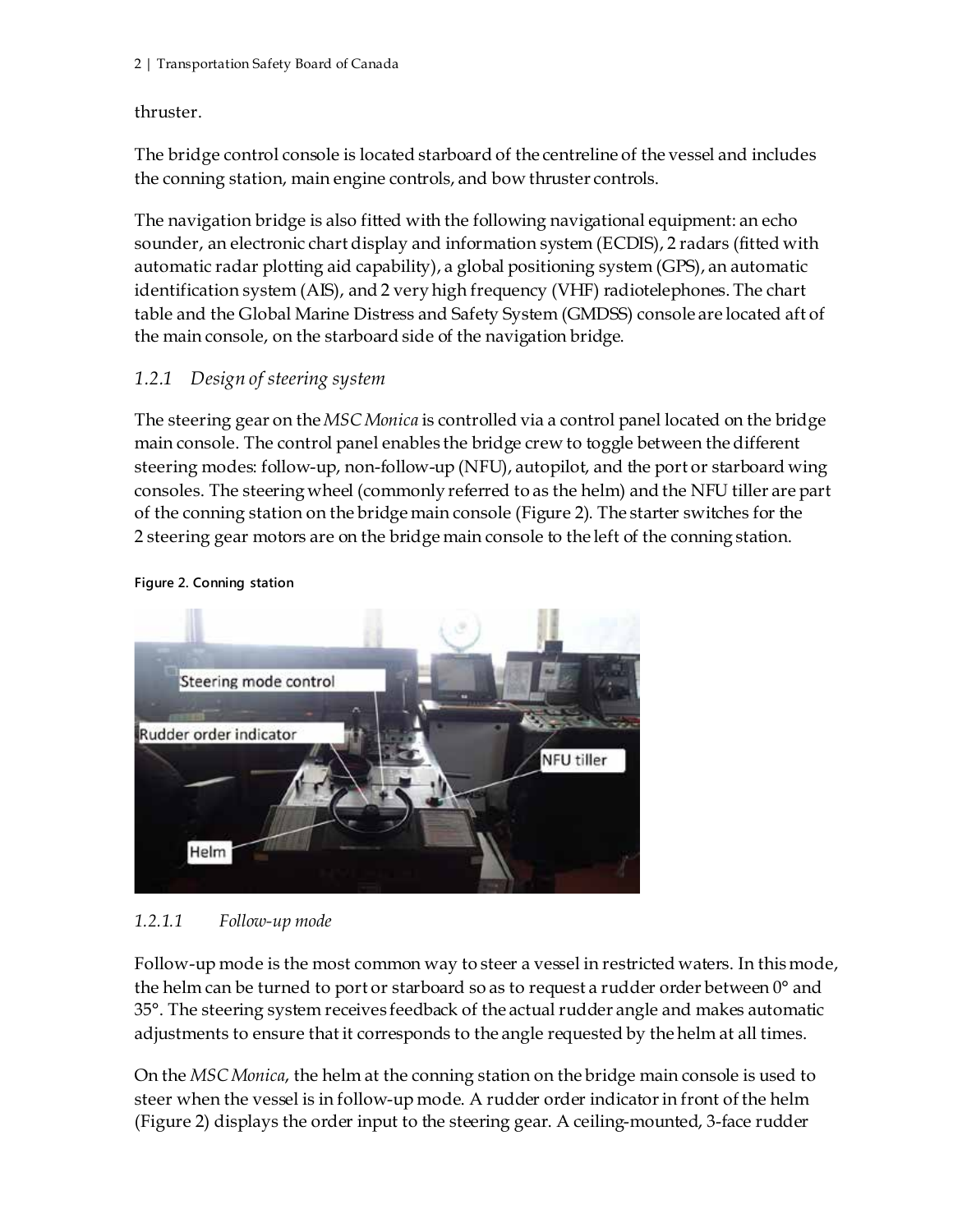angle indicator is installed on the centreline of the navigation bridge, showing the actual position of the rudder (Figure 3).



**Figure 3. Rudder angle indicator**

#### <span id="page-8-0"></span>*1.2.1.2 Non-follow-up mode*

NFU mode is a backup method of steering that can be used if the follow-up mode fails; it acts remotely on the steering gear's hydraulic solenoid valves, with no feedback. In NFU mode, the tiller can be moved to the left or right, which in turn moves the rudder towards port or starboard, depending on the design of a specific NFU tiller: for instance whether it is a toggle switch or a joystick (Figure 4 and Figure 5). On some models, moving the tiller to the left moves the rudder to starboard, while on others moving the tiller to the left moves the rudder to port. In this mode, the helmsman must hold the tiller until the rudder reaches the required angle, then release the tiller to stop the rudder's movement. If external forces or other conditions move the rudder from the desired angle, the helmsman must manually reposition the rudder using the tiller.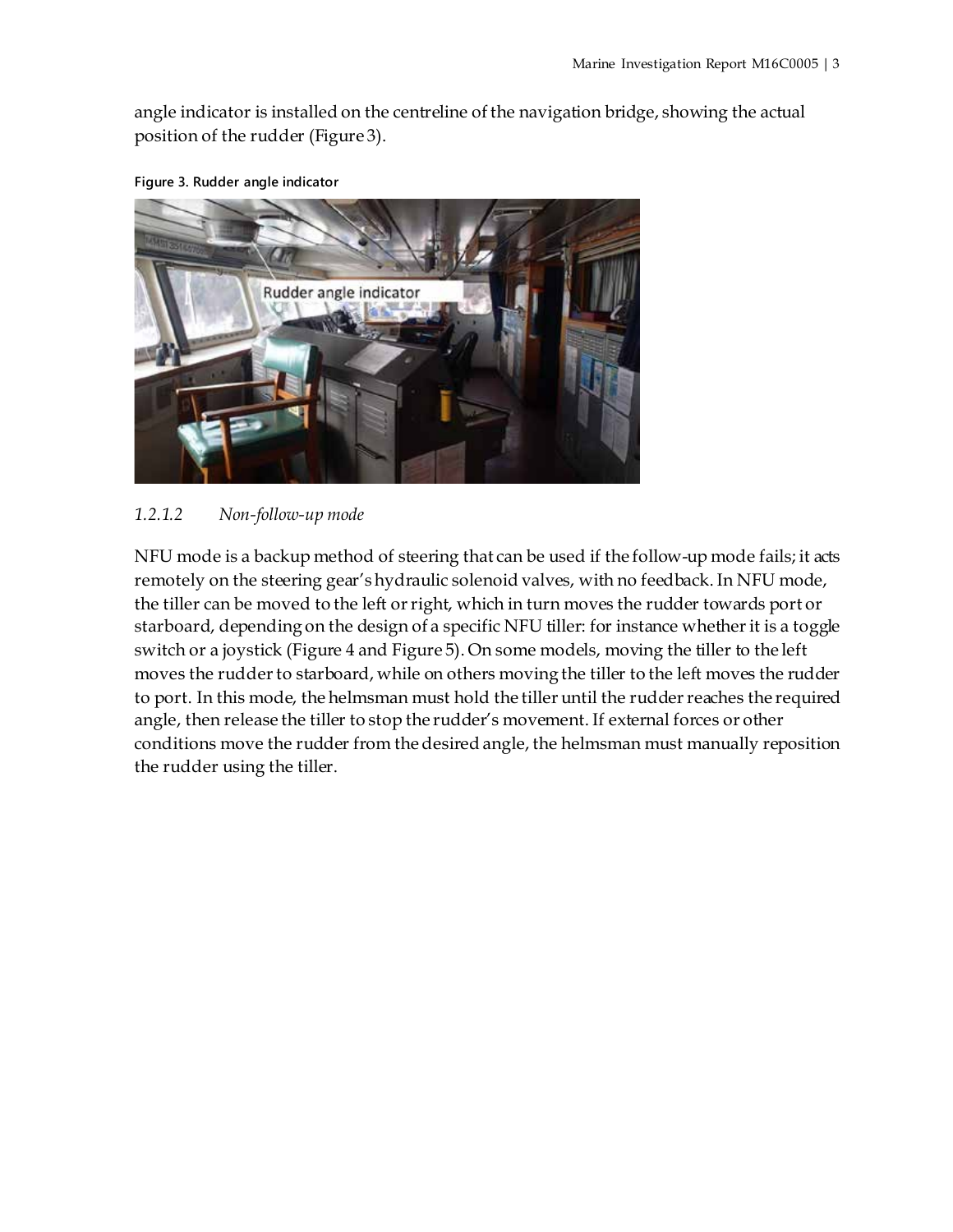

**Figure 4. Non-follow-up tiller – Toggle switch Photo 1. Commande de barre non asservie à sélecteur Figure 5. Non-follow-up tiller - Joystick Photo 2. Comm** 



On the *MSC Monica*, the NFU tiller is located in front of the helm, on the starboard side of the steering gear control panel. At the time of the occurrence, it consisted of a lever with the longer end pointing toward the bow of the vessel. At the base of the lever was a translucent plastic disc with one half coloured green and the other red. At the top, across the two halves where they met, was a strip of light that backlit that portion of the base, 25 percent of its total circumference (Figure 6).

**Figure 6. Non-follow-up tiller of the MSC Monica**



According to the manufacturer of the NFU tiller switch on the *MSC Monica,* "if the rudder [...] is intended to moved [sic] to port, the control lever of the [t]iller must be turned until its port stop is reached."[2](#page-9-0) In the standard installation of this particular NFU tiller, the control

**et à manette**

<span id="page-9-0"></span> <sup>2</sup> Raytheon-Anschütz Marine GmbH,*NFU Tiller Type 105-099*, document No. 2425E/105- 099.DOC002, Section 2.0, Edition A00 S00.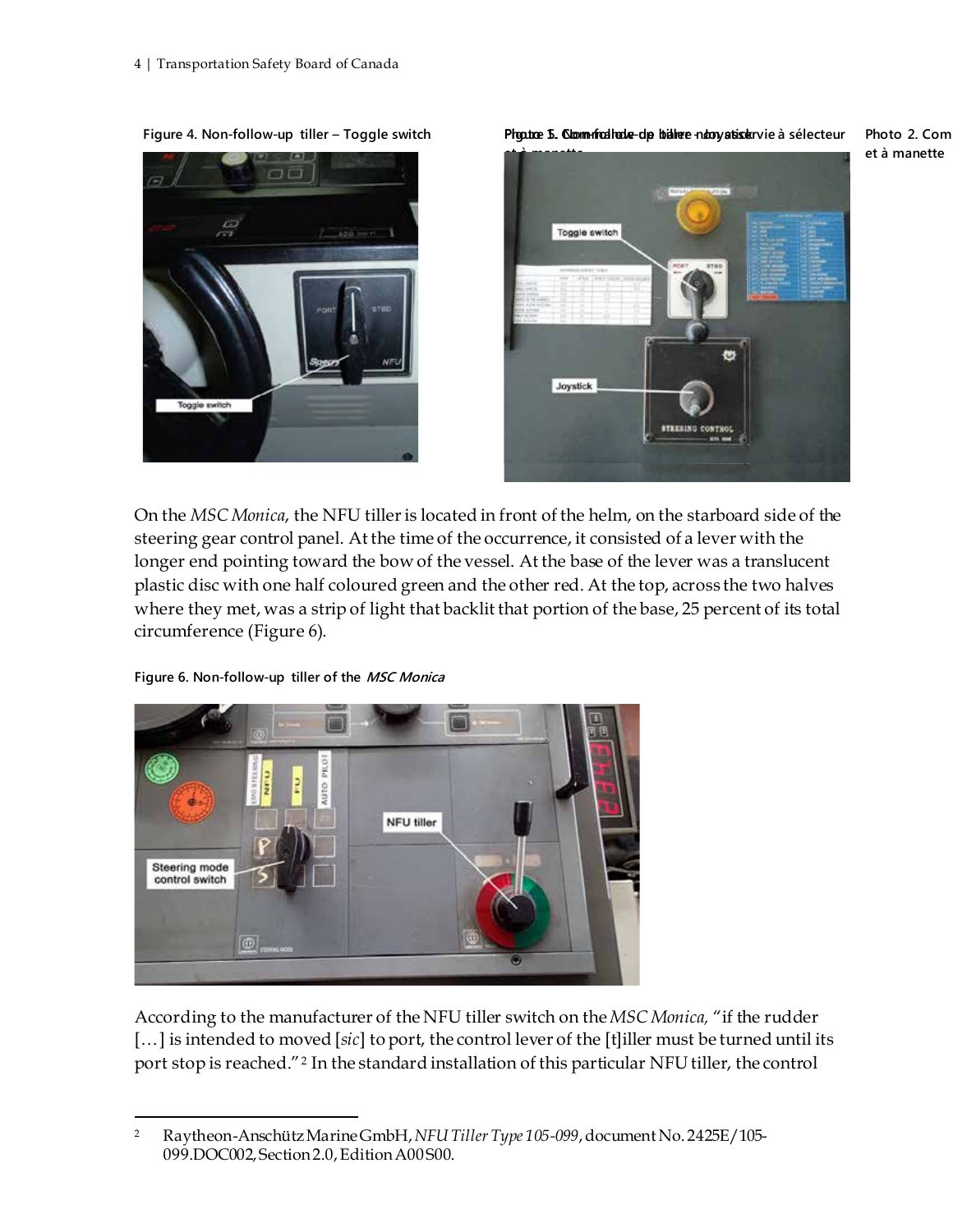lever is mounted downward with the longer end of the lever pointing towards the stern of the vessel. When it is installed in that way and the rudder needs to be moved to port, the control level must be moved left in a clockwise rotation, bringing the red part of the indicating disc in front of the lubber line (Figure 7).

**Figure 7. Schematic of the non-follow-up tiller installation showing the indicator disk and lubber line, the joystick pointing down, and the results of a clockwise and of a counterclockwise rotation, and the maximum angle of rotation of the joystick to the left and to the right (Source: Raytheon-Anschütz Marine GmbH)**



By internationally recognized maritime standards, the colour red signifies the port side, while the colour green indicates the starboard side. On the *MSC Monica*, the NFU tiller was connected to the control system in an inverted manner; as a result, the red/green colour code operated in contradiction to the international standards. When the control lever of the NFU tiller switch was moved to the left, in a counterclockwise rotation, the green part of the indicating disc was brought over the illuminated section, and the steering gear moved the rudder to port. When the control lever of the NFU tiller was moved to the right, in a clockwise rotation, the red part of the indicating disc was brought over the illuminated section, and the steering gear moved the rudder to starboard (Figure 8).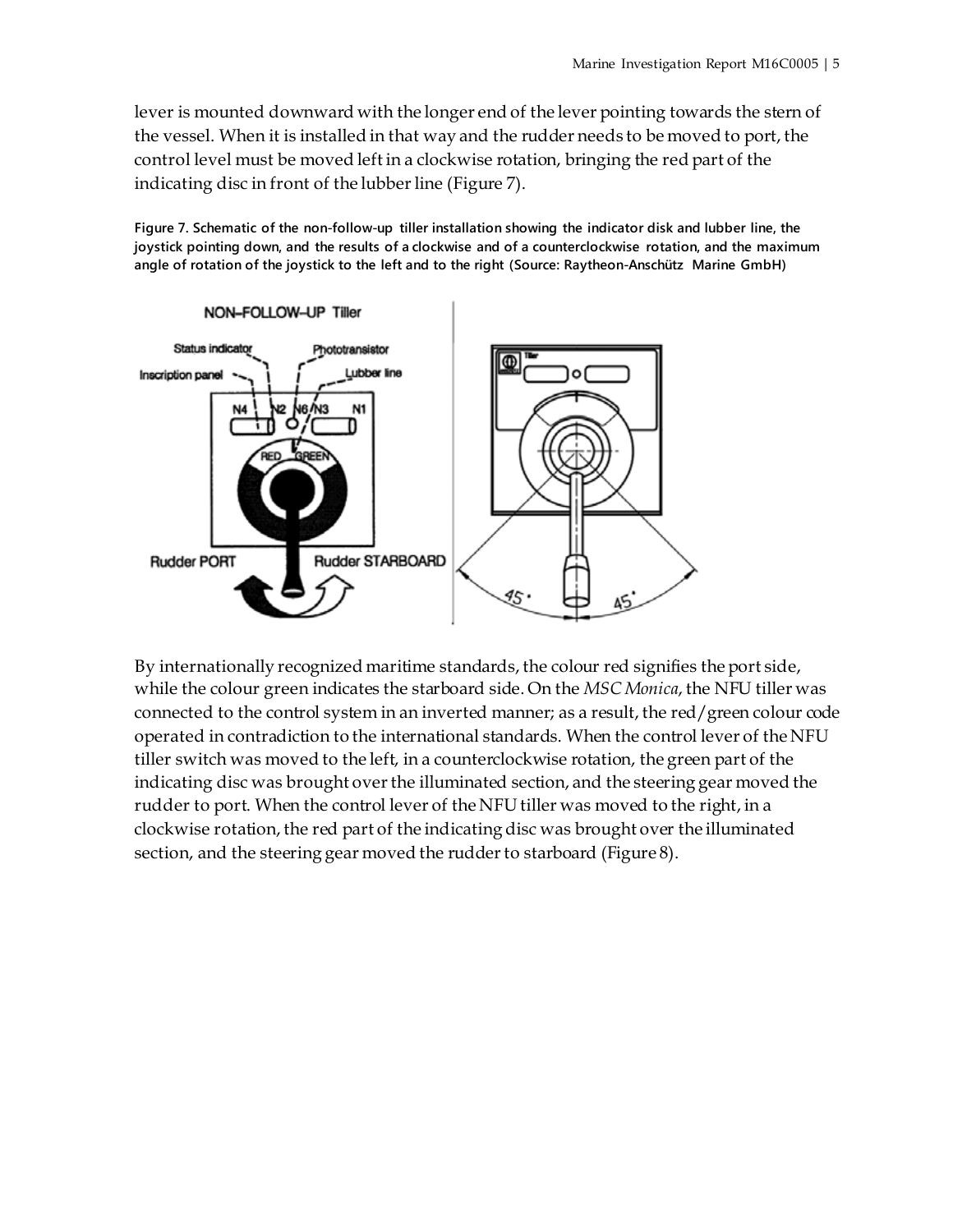

#### **Figure 8. Schematic of the MSC Monica's non-follow-up tiller operation**

#### <span id="page-11-0"></span>*1.2.2 Design of the rudder*

The rudder of the *MSC Monica* is made of steel and is of the streamlined, semi-balanced (60.4%) type, with an area of 38.89 m2. The maximum angle the rudder reaches, on both port and starboard sides, is 35°.

#### <span id="page-11-1"></span>*1.2.3 Voyage data recorder*

The purpose of a voyage data recorder (VDR) is to record and safeguard critical information and parameters relating to the last hours of a voyage in order to help relevant authorities with their investigations into the causes and contributing factors of an occurrence.

The *MSC Monica* was fitted with a simplified voyage data recorder (S-VDR), as required by regulation. According to the International Maritime Organization (IMO), "[t]he S-VDR is not required to store the same level of detailed data as a standard VDR, but nonetheless should maintain a store, in a secure and retrievable form, of information concerning the position, movement, physical status, command and control of a vessel over the period leading up to and following an incident."[3](#page-11-2) The S-VDR should record the date, time, position, speed, heading, bridge audio, communications audio, displayed radar data, and AIS data.[4](#page-11-3) The S-VDR had a certificate of type approval and had undergone a mandatory annual performance test on 31 August 2015. The service report stated that all functions were checked and had passed.

<span id="page-11-2"></span> <sup>3</sup> International Maritime Organization, "Voyage Data Recorders," at http://www.imo.org/en/ourwork/safety/navigation/pages/vdr.aspx(last accessed on 02 May2017).

<span id="page-11-3"></span><sup>4</sup> International Maritime Organization Maritime Safety Committee, Resolution MSC.163(78), *Performance Standards for Shipborne Simplified Voyage Data Recorders (S-VDRs)*, adopted on 17 May 2004.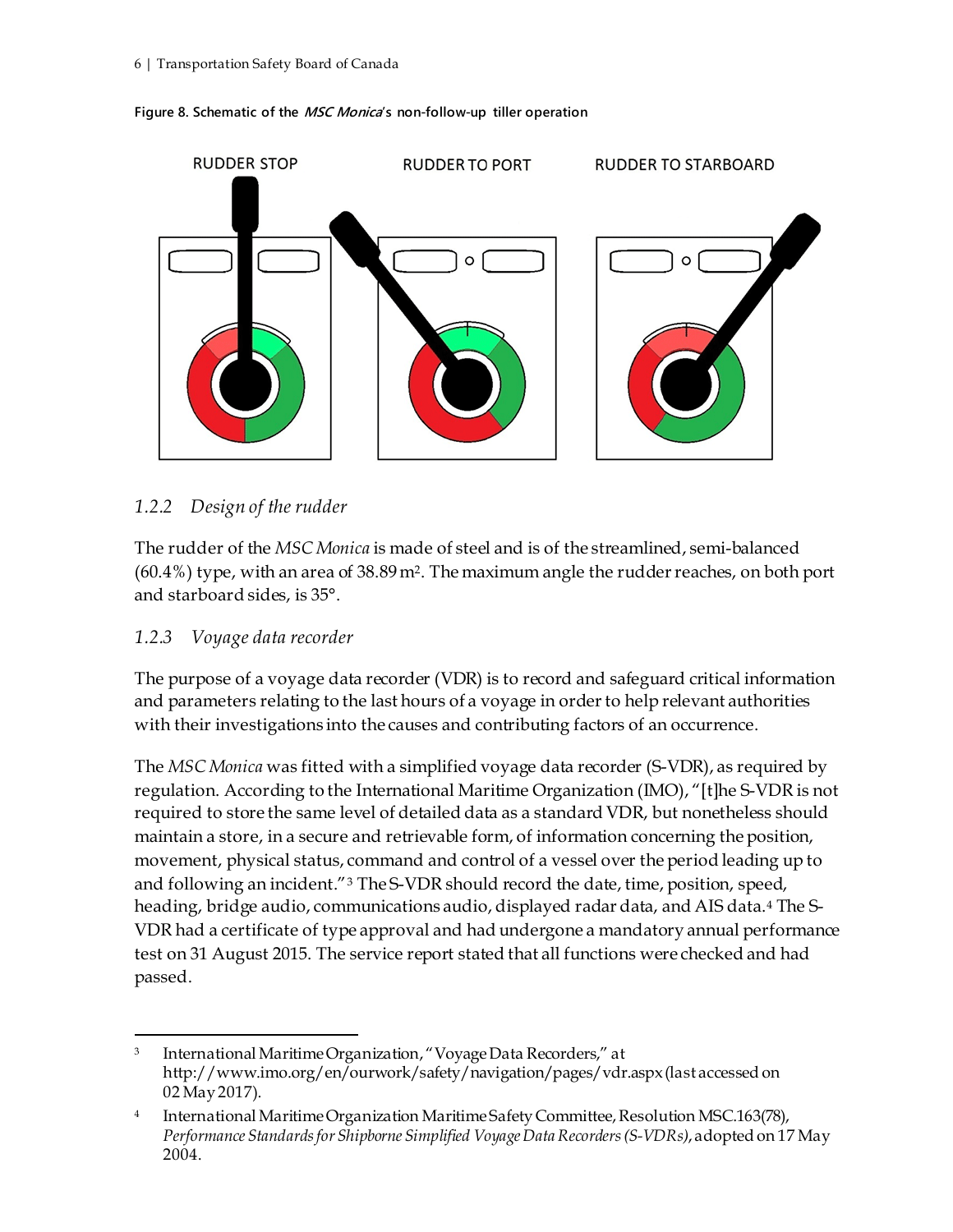Following the occurrence, Transportation Safety Board of Canada (TSB) investigators extracted all of the data recorded by the S-VDR. In addition to the minimum data, the S-VDR also recorded the rate-of-turn<sup>[5](#page-12-1)</sup> (ROT) of the vessel; it did not record the rudder orders and positions, nor was it required by regulation to do so.

## <span id="page-12-0"></span>*1.3 History of the voyage*

Canada protects voice recordings by making all on-board recordings —including VDR and S-VDR— privileged in the *Canadian Transportation Accident Investigation and Safety Board Act*. While the TSB may make use of any on-board recording in the interests of transportation safety, it is not permitted to knowingly communicate any portion of an on-board recording that is unrelated to the causes or contributing factors of an accident or to the identification of safety deficiencies.

The reason for protecting VDR and S-VDR material lies in the premise that these protections help ensure that crew members and pilots will continue to express themselves freely and that this essential material is available for the benefit of safety investigations. The TSB has always taken its obligations in this area very seriously and has vigorously restricted the use of VDR/S-VDR data in its reports. Unless the VDR/S-VDR material is required to both support a finding and identify a substantive safety deficiency, it will not be included in the TSB's report.

To validate the safety issues raised in this investigation, the TSB has made use of the available S-VDR information in its report. In each instance, the material has been carefully examined in order to ensure that it is required to advance transportation safety.

On 22 January 2016, the *MSC Monica* departed Montréal, Quebec, and navigated the St. Lawrence River downbound towards Saint John, New Brunswick. At approximately 0615,[6](#page-12-2) the regular change of pilots off Trois-Rivières, Quebec, occurred, and 2 pilots from the Corporation des pilotes du Saint-Laurent central (CPSLC),[7](#page-12-3) Pilot No. 1[8](#page-12-4) and Pilot No. 2, boarded the vessel. A formal master/pilot exchange was conducted; during this exchange both pilots acknowledged the content of the pilot card while the master briefed them on the vessel's particulars and manoeuvring characteristics. During the exchange, the pilots and master also discussed the voyage plan through the river towards the next change of pilots, which was to occur off Québec, Quebec.

<span id="page-12-1"></span> <sup>5</sup> Rate-of-turn refers to the speed at which a vessel is turning, or its gyration, and is qualified in degrees per minute (°/min).

<span id="page-12-2"></span><sup>6</sup> All times expressed in this report are in Eastern Standard Time (Coordinated Universal Time [UTC] minus 5 hours).

<span id="page-12-3"></span><sup>&</sup>lt;sup>7</sup> The CPSLC is a private company of pilots contracted by the Laurentian Pilotage Authority (LPA) to provide pilotage services in the sectors between Montreal and Québec.

<span id="page-12-4"></span><sup>&</sup>lt;sup>8</sup> For the purpose of this report, Pilot No. 1 is designated as such because he was the first pilot to be assigned to the *MSC Monica* by the LPA dispatcher.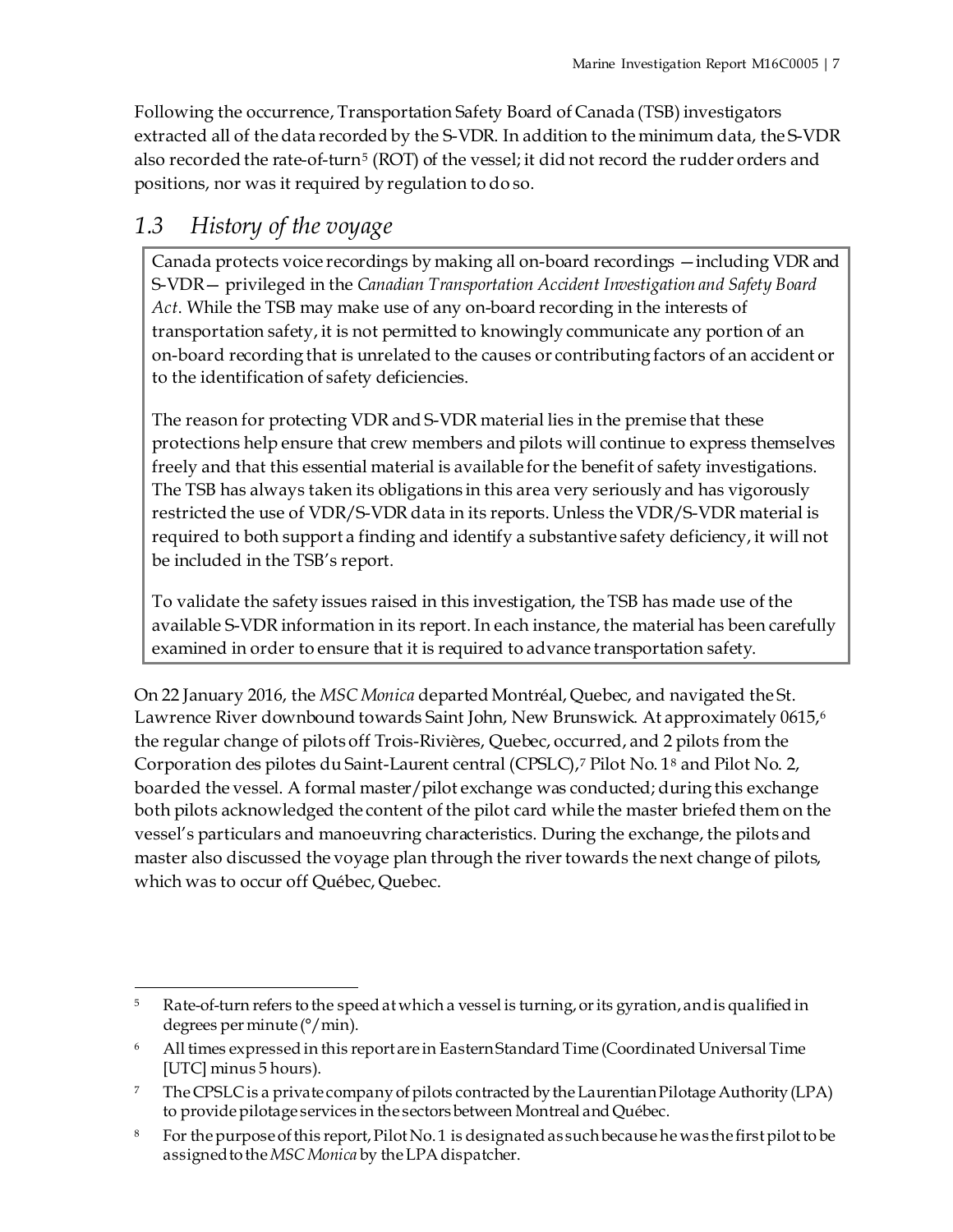The *MSC Monica* continued downbound at an average speed<sup>[9](#page-13-0)</sup> of 13.5 knots. At 0724, after the pilots assessed the external conditions such as the visibility and the upbound traffic, the speed was increased. The master left the navigation bridge at 0735. At that time the bridge team consisted of the officer of the watch (OOW), the helmsman, and the 2 pilots.

At 0745, Pilot No. 2, who was conning the vessel at the time, altered course from the "Route de l'Anse-des-Grondines" (047°[True - T]) towards the "Route de la Pointe-des-Grondines" (066½°T), and then started veering the vessel towards the "Route de Sainte-Emmélie" (092½°T) using multiple intermediate courses.<sup>[10](#page-13-1)</sup> At 0756, Pilot No. 2 ordered 085°(G)<sup>[11](#page-13-2)</sup> to the helmsman. At 0757:51, [12](#page-13-3) the helmsman reported having steadied the vessel at 085°G, and the ROT of the *MSC Monica* dropped to 0° per minute.

At 0758:33, the ROT increased to 12° per minute and the vessel started to veer towards the starboard side. Twenty seconds later, Pilot No. 2 informed Pilot No. 1 that the vessel was changing course without having ordered any alteration. The helmsman then told Pilot No. 2, "not working." In response, Pilot No. 2 asked "it's not responding?" to which the helmsman replied, "it's not." The speed of the vessel was 16.7 knots at that time.

Immediately, Pilot No. 1 gave the order "follow-up" to the crew, which he repeated 7 times. Meanwhile, Pilot No. 2 ordered the OOW to call the master and the engine room to report the failure of the steering gear. As the vessel was already in follow-up mode, no action was taken. Instead, the OOW followed Pilot No. 2's orders and then activated the general alarm bell. At 0759:29, Pilot No. 1 moved to the conning station and operated the steering mode control switch directly, in order to change from follow-up to NFU mode, while the OOW said to Pilot No. 1 "this is non-follow-up, Sir." Pilot No. 1 then activated the handle of the NFU tiller. The ROT increased, peaking at 36.4° per minute, and the vessel accentuated its sheer to the starboard side.

At 0759:40, Pilot No. 1 ordered "hard to port" and, at 0759:45, he ordered the main engine to be stopped. At 0759:53, Pilot No. 1 ordered "emergency" and, at 0800:11, he reported to the master, who had just arrived on the navigation bridge, that they had "completely lost the steering" and that the vessel was going aground. At the same time, the chief engineer, who had just arrived in the engine control room, observed that the rudder angle indicator was at 35° to starboard (hard-a-starboard). Simultaneously the second engineer, alarmed by the telephone call from the OOW, left the engine control room and arrived in the steering gear compartment. He observed the rudder being at the hard-a-starboard position. He manually activated the telemotor's electro-hydraulic valve and confirmed that the steering gear's actuators and hydraulics were operational.

All speeds are speed over the ground (SOG), unless otherwise stated.

<span id="page-13-1"></span><span id="page-13-0"></span><sup>10</sup> Pilot No. 2 successively ordered courses of 048°G, 058°G, 068°G, and 075°G.

<span id="page-13-2"></span><sup>&</sup>lt;sup>11</sup> Gyrocompass course.

<span id="page-13-3"></span><sup>12</sup> Times denoting seconds were extracted from the vessel's S-VDR.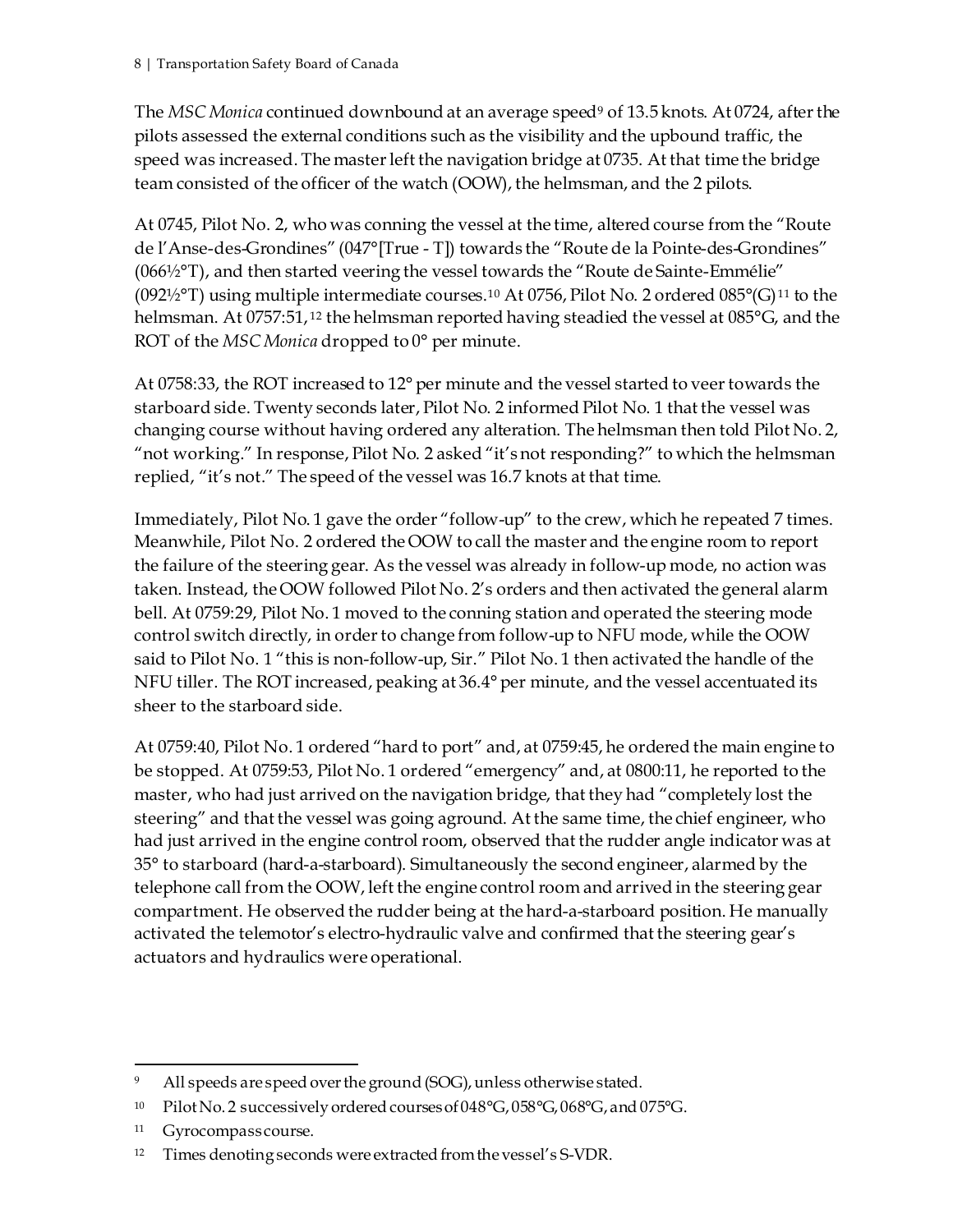At 0800:29, as the vessel was exiting the navigation channel, the OOW noticed that the rudder was positioned hard-a-starboard and brought the handle of the NFU tiller to the left, while saying to the pilots, at 0800:37, that they had previously given a starboard command on the NFU tiller; the steering gear positioned the rudder at 35° to port (hard-a-port), and the ROT diminished. At 0800:54 Pilot No. 2 mentioned to Pilot No. 1 that the vessel was "far outside". At 0800:55, Pilot No. 1 called the Québec Marine Communications and Traffic Services (MCTS) on the VHF radiotelephone and reported that the vessel had lost its steering capability.

At 0801:18, as the *MSC Monica*'s speed had diminished to 10 knots, Pilot No. 1 ordered the main engine to full astern. At 0801:26, the vessel started to veer to port. At 0801:54, Pilot No. 1 asked the master not to drop anchor as it was too late to prevent the vessel from running aground. At 0802:03, the vessel went aground[13](#page-14-0) on the south side of the river, just east of Deschaillons-sur-Saint-Laurent, Quebec (Appendix A). The master stopped the main engine 13 seconds after the vessel had been immobilized.

Following the pilots' orders to the master, all of the vessel tanks were sounded for water ingress and 2 crew members were posted as lookouts to monitor for signs of pollution in the water around the vessel. At 0809:40, as the tide was ebbing, an initial attempt was made to free the *MSC Monica* and the main engine was put to full astern for 5 minutes. After the pilots confirmed that the vessel was not moving, the engine was ordered to a stop.

On 23 January 2016, at 0730, Pilot No. 1 and Pilot No. 2 were relieved from duty by 2 other pilots from the CPSLC. The *MSC Monica* was refloated with the assistance of 3 tugs during the flooding tide at 1918 that evening and was escorted to the safe anchorage zone off Grondines, Quebec. In the morning of 24 January 2016, the vessel weighed anchor and proceeded downstream, under a tug escort, towards Québec, where it moored at 1211.

Before the vessel's departure from Québec, the crew modified the NFU tiller display: they removed the translucent plastic disc attached to its base and posted colour-coded labels (red with the word "PORT" and green with "STBD," the abbreviation for starboard) on either side of the NFU tiller (Figure 9).

<span id="page-14-0"></span> <sup>13</sup> The *MSC Monica* was considered aground whenits speed over the ground decreased to 0 knots. The investigation couldnot precisely determine the time at which the vessel started to touch bottom, between the time that it exited the buoyed channel (0800:29) and the time of the grounding(0802:03).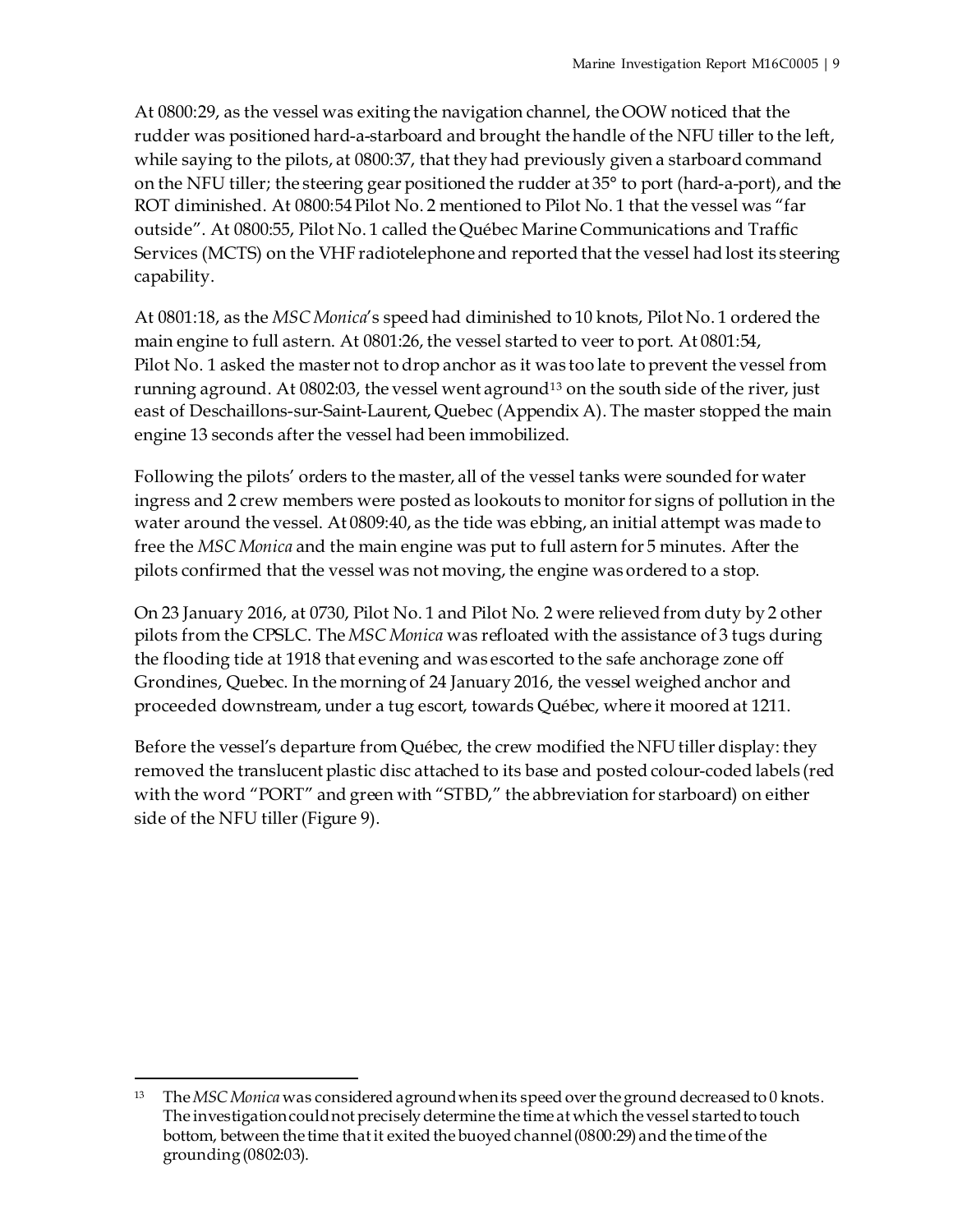**Figure 9. Non-follow-up tiller of the MSC Monica without the plastic disk, but with the new colour-coded labels**



## <span id="page-15-0"></span>*1.4 Damage to the vessel*

The *MSC Monica* sustained major damage to the 4 propeller blades. The vessel's structure was also damaged in way of the starboard ballast water tank No. 3, where the shell plating and web frames 82, 83, 84, and 85 were distorted between the tank top and the first stringer. The port bilge keel was distorted, while the starboard side of the rudder, both sides of the bow, and the entire port-side length of the hull sustained minor damage consisting of scratches on the hull coating and shell plating.

## <span id="page-15-1"></span>*1.5 Environmental conditions*

On 22 January 2016, the high tide at Deschaillons-sur-Saint-Laurent, was at 0748 and was recorded at 2.325 metres, 0.075 metre less than predicted. The high tide at Québec, occurred at 0500. The wind was 8.1 knots at 280°T. The temperature was -9.8 °C, and the relative humidity was 68%.

## <span id="page-15-2"></span>*1.6 Vessel certification*

The *MSC Monica* carried all of the required certificates for a vessel of its class and for the intended voyage. Its last periodic (annual) inspection was carried out on 04 October 2015 by the Flag State's recognized organization.

## <span id="page-15-3"></span>*1.7 Personnel experience and certification*

The crew members of the *MSC Monica* were all properly certified for their positions on board. The crew consisted of 23 Indians, 1 Bangladeshi, and 1 Pakistani.

The master held a Master's certificate of competency and had sailed as a master on various vessels since 2000. He joined the *MSC Monica* on 19 December 2015. This was his first contract on board the vessel and with this company. The master had also completed bridge resource management (BRM) training.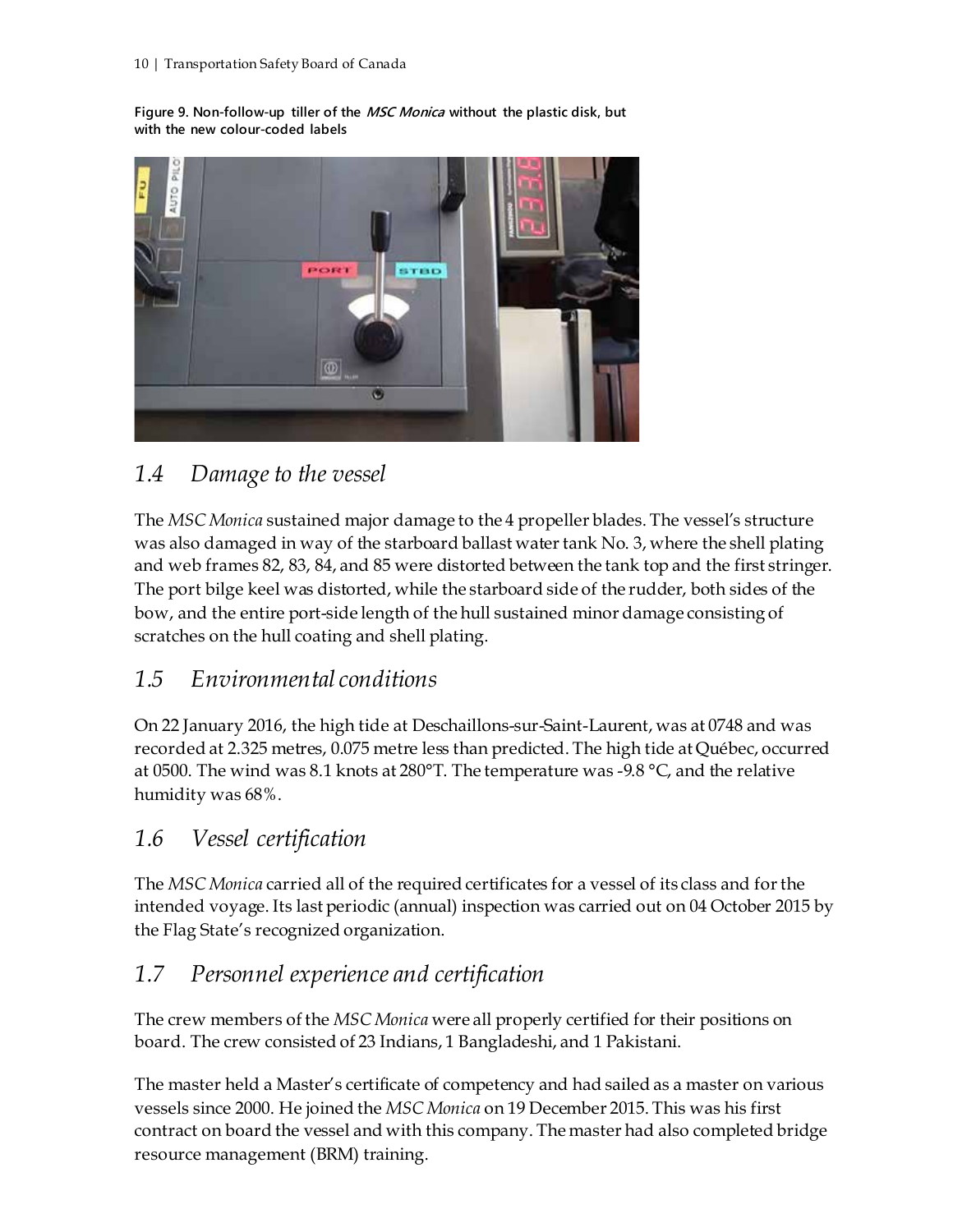The chief engineer held a Chief Engineer Officer's certificate of competency issued in 1992. He had sailed as a chief engineer on various vessels since 1994. He joined the *MSC Monica* in September 2015. This was his first contract on board the vessel and with this company.

The OOW held a Chief Mate's certificate of competency issued in 2013, and had been sailing as Chief Officer for less than 1 year. He had been employed by this company since he first sailed in 2006, and joined the *MSC Monica* in November 2015.

The helmsman had been sailing since 1995 and was issued an Able Seaman's certificate[14](#page-16-1) in 1999. He joined the company in 2006 and the *MSC Monica* on October 2015. This was his first contract on board the vessel.

Pilot No. 1 held a Master Mariner certificate and had obtained his Laurentian Pilotage Authority (LPA) Class A pilot licence in 2008. Pilot No. 2 held a Master Mariner certificate and had obtained his LPA Class A pilot licence in 2013. Both pilots had completed BRM training.

## <span id="page-16-0"></span>*1.8 Pilotage in the St. Lawrence River*

Pilotage in the St. Lawrence River is compulsory by regulation<sup>[15](#page-16-2)</sup> due to the difficulties and hazards involved in its navigation. The LPA is the federal Crown corporation responsible for providing safe and efficient pilotage services within the St. Lawrence River area,[16](#page-16-3) and has responsibilities such as establishing compulsory pilotage areas and issuing pilot licences and pilotage certificates[.17](#page-16-4) The LPA contracts 2 corporations of pilots with a total of 185 licensed pilots and apprentice pilots for operations within 2 districts.

The CPSLC covers District No. 1, the sector between Montréal, Quebec, and Québec, Quebec, and is divided into 2 zones: Montréal/Trois-Rivières, and Trois-Rivières/Québec. The Corporation des pilotes du Bas Saint-Laurent (CPBSL) covers District No. 2, the area between Québec and Les Escoumins, Quebec, including the Saguenay River.

Between Québec and Montréal, the navigation channel has a minimum depth of 11.3 metres and a minimum width of 229 metres,<sup>[18](#page-16-5)</sup> and is marked throughout by range lights and buoys. These buoys are either removed or replaced with spar buoys by the Canadian Coast Guard (CCG) before the winter navigation season; for this reason, 2 pilots are assigned by the LPA

<span id="page-16-1"></span><sup>&</sup>lt;sup>14</sup> The Able Seaman Certificate is issued by the vessel's flag state authority and meets all of the requirements laid out in the *International Convention on the Standards of training, certification and watchkeeping for seafarers*(STCWConvention) with regards to the Rating forming part of a navigational watch Certificate.

<span id="page-16-2"></span><sup>15</sup> Government of Canada, *Pilotage Act*(R.S.C., 1985, c. P-14), section 25.

<span id="page-16-3"></span><sup>16</sup> Ibid., section 18.

<span id="page-16-4"></span><sup>17</sup> Ibid., section 20.

<span id="page-16-5"></span><sup>&</sup>lt;sup>18</sup> These are the minimum widths and depths as stated in the Canadian Hydrographic Service (CHS) Sailing Directions St. Lawrence River, Cap-Rouge to Montréal, and River Richelieu, 2ndedition, 2001.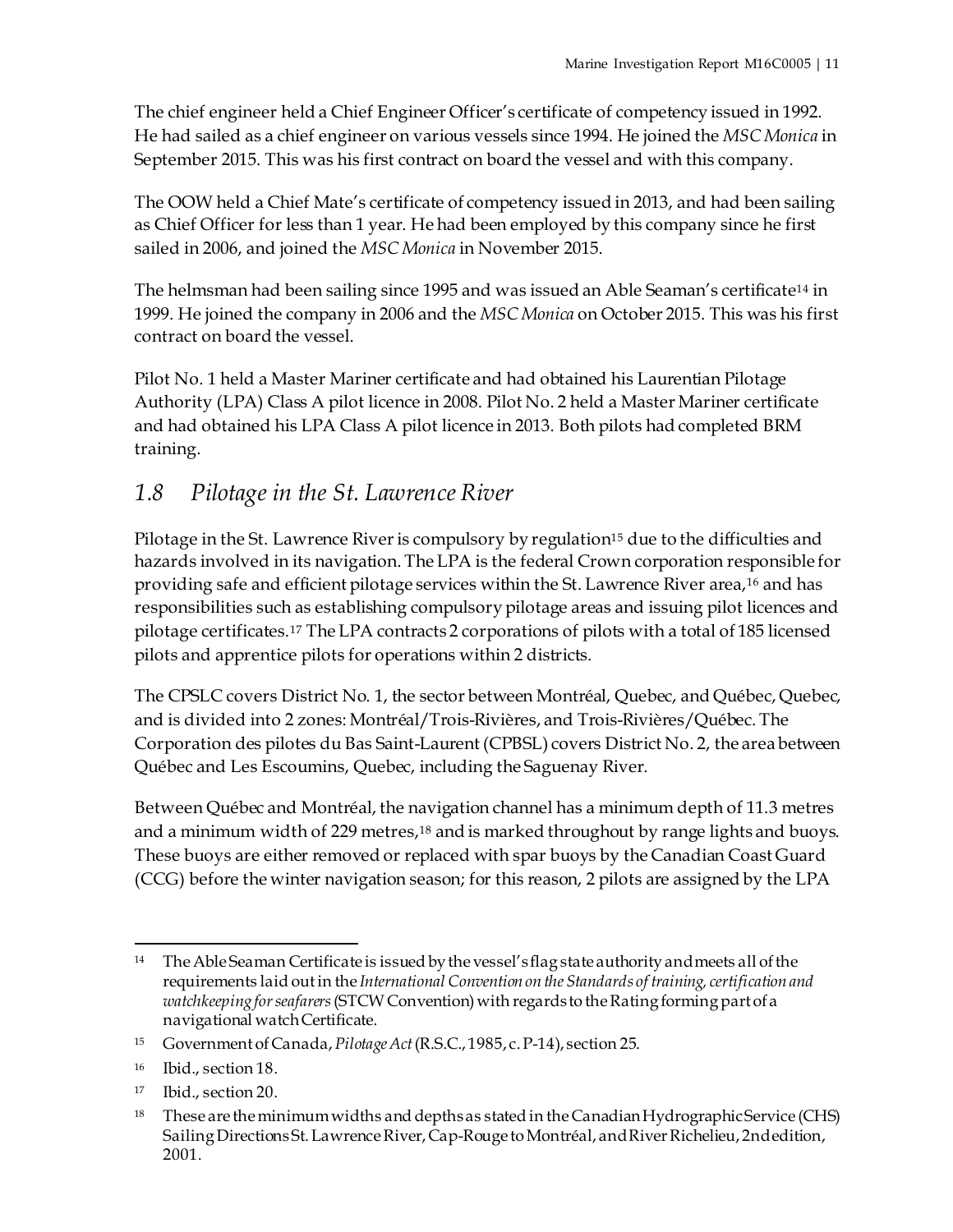on all vessels in this sector during the winter.[19](#page-17-1) The LPA states that, during such an assignment, the 2 pilots are required to perform pilotage duties in order to ensure the conduct of the vessel.[20](#page-17-2)

#### <span id="page-17-0"></span>*1.8.1 Helm orders*

During the transit of a vessel through restricted waters where pilotage is compulsory, a professional relationship is established between the pilot, who is conning the vessel, and the helmsman; ultimately the pilot issues the orders and the helmsman must follow them. The pilot has the prerogative to order the vessel to be steered on a specific course[21](#page-17-3) or to request specific rudder angles to port or starboard.

Whenever the vessel is underway and the pilot orders a course to be followed, the helmsman has the responsibility to determine the required rudder angle and to apply the necessary helm order on the steering gear controls. During a course change, the helmsman will rely on the gyrocompass or look out the bridge windows to assess the ROT of the vessel.[22](#page-17-4) The helmsman also determines the constant adjustments to be made to the rudder angle, in conjunction with all of the external factors (winds, currents, bank suction, vessel speed, etc.) to ensure constant and precise course changes and to keep the vessel going steadily on the course ordered by the pilot.

Pursuant to this method, the pilot would start by ordering the course and the helmsman would confirm the order by verbally repeating it. After the vessel is steady on the ordered course, the helmsman would report back to the pilot by calling out the course once more.[23](#page-17-5)

At the time of the occurrence, the helmsman of the *MSC Monica* was relying on the rudder order indicator, located in front of the helm, and by looking out the bridge windows to evaluate the response of the vessel against the rudder orders. It was reportedly the on-board practice for the helmsmen to verbally report when more than 10° of rudder, to port or starboard, was required to keep the vessel steady on course. This was an internal, informal practice and was not done on all vessels in the company's fleet. This practice was not documented but was understood by the master, the navigation officers, and the helmsmen. It was not intended to restrict the helmsmen's discretion to position the rudder at any required angle, but to provide the bridge team with an objective parameter on the *MSC Monica*'s

<span id="page-17-1"></span> <sup>19</sup> Government of Canada, C.R.C., c. 1268, *Laurentian Pilotage Authority Regulations*(last amended 12 June 2015), subsections 35(1) and 35(2).

<span id="page-17-2"></span><sup>&</sup>lt;sup>20</sup> In the course of TSB Marine Investigation M13L0202, the LPA was requested to provide its interpretation of paragraph 35(1)(*g*)of the *Laurentian Pilotage Authority Regulations*.

<span id="page-17-3"></span><sup>&</sup>lt;sup>21</sup> The course is normally based on a reference to the gyrocompass and is expressed in degrees, from 1° to 360°, with each digit being stated separately.For instance, a course towards the northeast (045 $\degree$ ) would be ordered as "0-4-5," while a course towards the northwest (315 $\degree$ ) would be ordered as "3-1-5."

<span id="page-17-4"></span><sup>&</sup>lt;sup>22</sup> The navigation bridge was not fitted with a ROT indicator, nor was it required by regulation to carry one.

<span id="page-17-5"></span><sup>23</sup> International Maritime Organization,*IMO Standard marine communication phrases*,NAV46/WP.3, Part A, Section AII/1.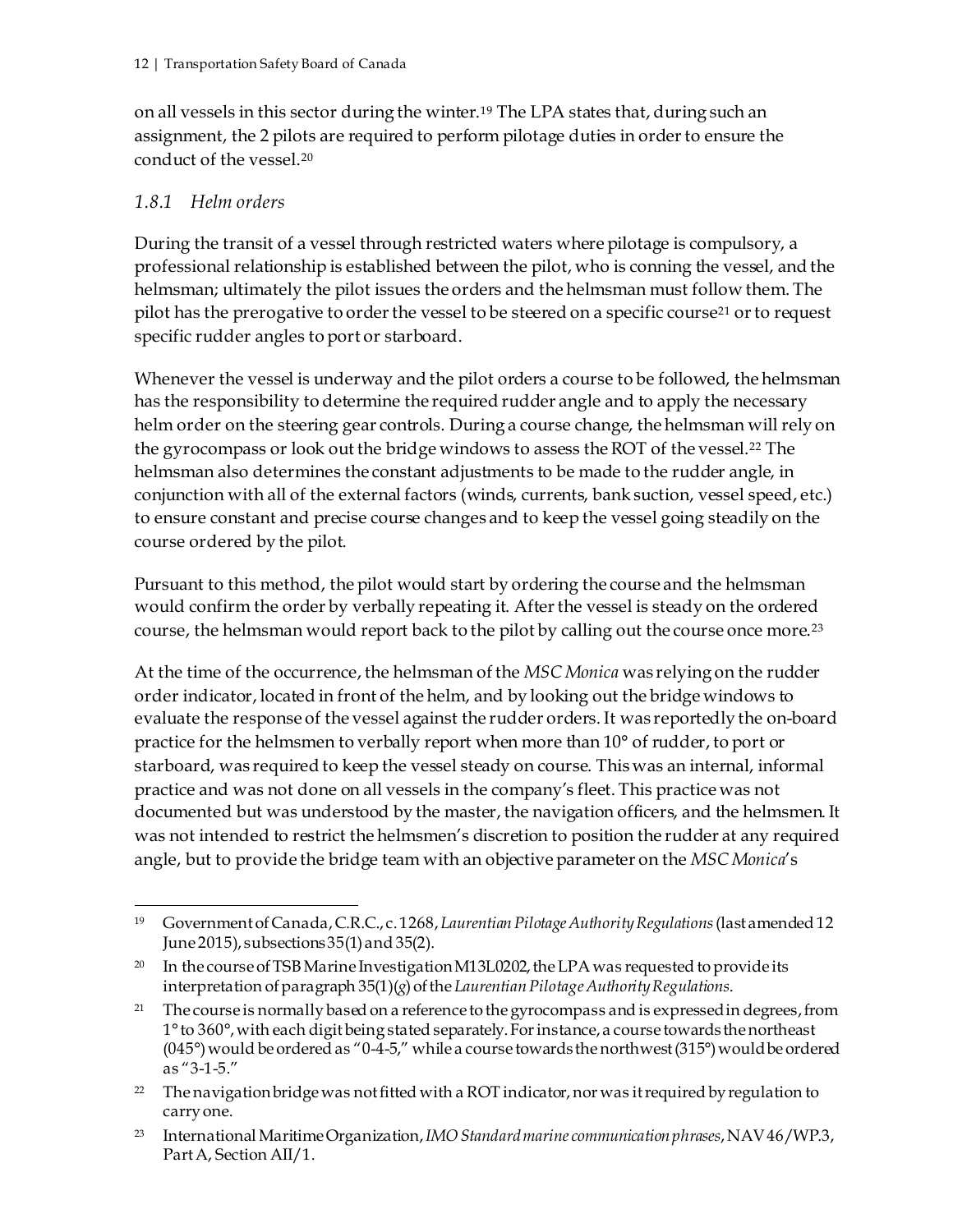behaviour; for instance, giving the information that the vessel's speed had dropped to a point at which it was more difficult to handle. The 2 pilots did not know about this reporting practice and were not told about it during the master/pilot exchange.

### <span id="page-18-0"></span>*1.8.2 Handling of shipboard equipment by pilots*

As soon as a pilot arrives on the navigation bridge and before the pilot takes the conduct of the vessel, a formal master/pilot exchange takes place. The pilot consults the vessel's pilot card and is briefed by the master on the vessel particulars and manoeuvring characteristics. They discuss the local environmental conditions, the intended passage plan, the use of tug(s), and the mooring arrangements, if applicable. The pilot is also shown the location of some critical navigational equipment such as the radars, the fixed connection to the vessel AIS (the AIS pilot plug), and the VHF radiotelephones. The master/pilot exchange is not required to, nor is it intended to, include any training for the pilots on the use and operation of the propulsion telegraph and the steering gear control systems.[24](#page-18-1)

The pilot who has the conduct of a vessel is legally empowered to directly operate the shipboard navigational equipment. Because a wide variety of designs, types, and arrangements of propulsion telegraphs and steering gear controls exists in the worldwide merchant fleet, and in light of a TSB investigation into a previous marine occurrence,<sup>[25](#page-18-2)</sup> some pilotage organizations have established internal policies providing guidance for their pilots with regard to the handling of shipboard equipment, while others do not have an official position on this matter.

The CPBSL requires that its pilots not directly operate the manoeuvring equipment, such as the propulsion telegraph and bow thruster, and that they not take the place of the helmsman at the helm unless warranted by an emergency situation. According to the CPBSL, pilots conduct a vessel by giving the necessary orders to the crew members assigned to the navigation bridge; otherwise, the safety of the vessel could be compromised.[26](#page-18-3)

The CPSLC does not have a formal policy regarding pilots' handling of shipboard equipment; however, during their two-year period of apprenticeship, CPSLC pilots–intraining are advised to not directly operate the shipboard manoeuvring equipment, such as the propulsion telegraph, steering gear, and bow/stern thruster. The apprentice pilots receive this advice during their mandatory training voyages on the St. Lawrence River with senior pilots, and during the in-class BRM training sessions. The CPSLC considers that there are advantages for the pilot to verbally communicate the orders to the master, OOW, and helmsman as opposed to directly operating the equipment: it keeps the entire bridge team

<span id="page-18-1"></span><sup>&</sup>lt;sup>24</sup> International Maritime Organization, Recommendations on training and certification and operational procedures for maritime pilots other than deep-sea pilots,Resolution A.960, Annex 2, section 5.

<span id="page-18-2"></span><sup>25</sup> TSB Marine Investigation Report M99L0126.

<span id="page-18-3"></span><sup>&</sup>lt;sup>26</sup> Corporation des pilotes du Bas-Saint-Laurent, Bulletin de sécurité aux pilotes No. 2014-03: Intervention à la timonerie (17 January 2014).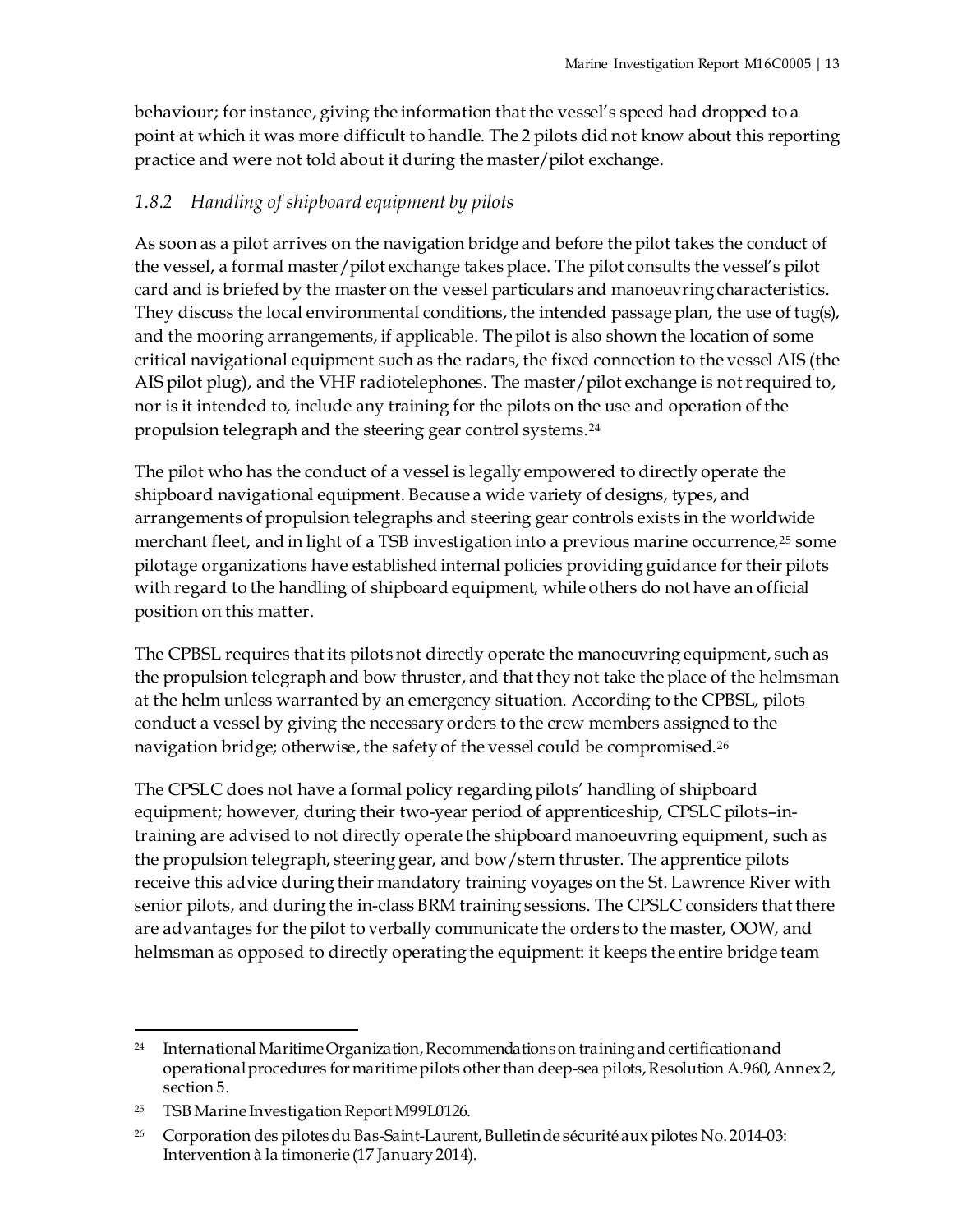aware of the status of the vessel's progress and ensures that the vessel's VDR captures and keeps on record the orders given by the pilot.[27](#page-19-2) 

The Canadian Marine Pilots Association (CMPA) states that, during an emergency, to ensure the safety of the vessel, pilots are not only allowed to but must intervene by operating the manoeuvering equipment directly and physically, should it be deemed necessary by the pilots. [28](#page-19-3)

Upon boarding the *MSC Monica* off Trois-Rivières, the 2 pilots were not familiarized with the use and operation of the steering control system. They were unaware that the NFU tiller was installed in the inverse position, that the red/green indicating disc was inverted, and that the switch was incorrectly connected to the steering gear control system, contrary to the technical specifications set out by the system manufacturer. The crew of the *MSC Monica*, meanwhile, was aware of the particular configuration of the NFU tiller.

## <span id="page-19-0"></span>*1.9 Proficiency in English*

### <span id="page-19-1"></span>*1.9.1 Requirements, testing, and maintenance of knowledge*

Because English is the worldwide language of maritime operations, there are international requirements for vessel crew members with regard to proficiency in English. For instance, every crew member who is part of the bridge team during a navigational watch, such as the helmsman, the OOW, and the master, must fulfill specific requirements.

Helmsmen who hold a rating forming part of a navigational watch must be able to comply with helm orders given in English; communications must be clear and concise at all times and orders are to be acknowledged in a manner that demonstrates good seamanship. The helmsman is also expected to be able to understand orders and to communicate in English with the OOW on matters relevant to their watchkeeping duties.<sup>[29](#page-19-4)</sup> This competency can be confirmed either by a practical test or approved experience (gained in service or through training).

On the *MSC Monica*, the OOWs and the helmsmen talked amongst themselves in Hindi.[30](#page-19-5) Although all of the officers were fully proficient in English, some of the other crew members were unable to adequately express themselves verbally in English.

<span id="page-19-6"></span>The helmsman's[31](#page-19-6) proficiency in English was limited to the minimal requirements set out in the *International Convention on the Standards of training, certification and watchkeeping for* 

<span id="page-19-2"></span><sup>&</sup>lt;sup>27</sup> In the course of this TSB investigation, the CPSLC was requested to provide its interpretation of the *Pilotage Act* with regards to the handling of shipboard equipment by pilots.

<span id="page-19-3"></span><sup>28</sup> In the course of this TSB investigation, the CMPA was requested to provide its interpretation of the *Pilotage Act* with regards to the handling of shipboard equipment by pilots.

<span id="page-19-4"></span><sup>29</sup> International Maritime Organization, *Standards of training, certification and watchkeeping for seafarers Code*(STCW Code), Part A, Chapter II, Table A-II/4.

<span id="page-19-5"></span><sup>30</sup> Hindi is one of the 2 official languages of India.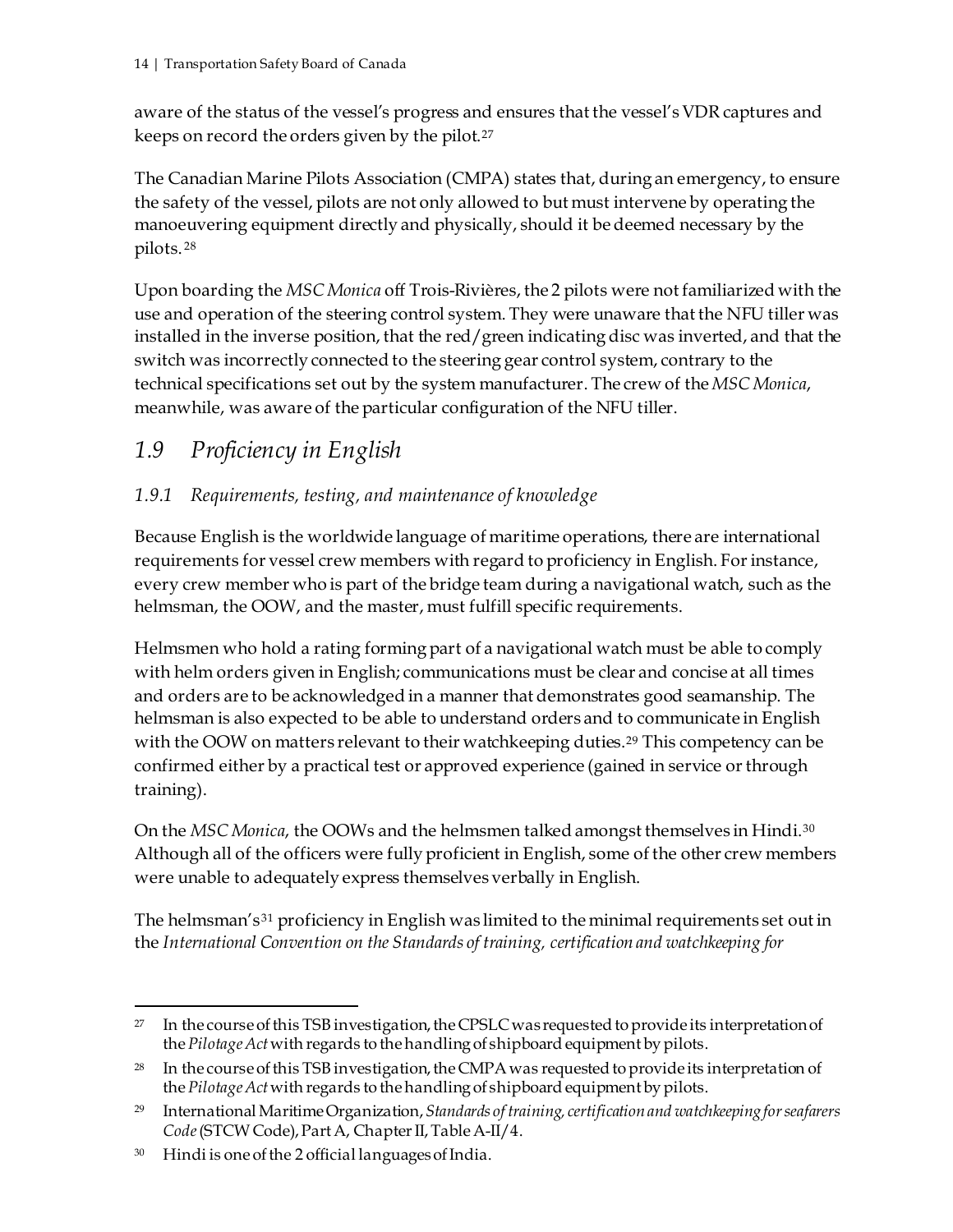*seafarers* (STCW Convention) with regard to the capability to acknowledge and comply with any given helm order; however, all other matters relevant to the watchkeeping duties were being communicated with the OOW in Hindi.

CPSLC pilots must be able to speak and understand both English and French to the extent necessary to carry out pilotage duties.[32](#page-20-1) Those applying to be an apprentice pilot must pass a language test that demonstrates their ability to work in English and French.<sup>[33](#page-20-2)</sup> Both pilots in this occurrence were fluent in English and French.

#### <span id="page-20-0"></span>*1.9.2 Communication*

In 1995, the TSB conducted a survey of Canadian marine pilots<sup>34</sup> to identify safety deficiencies associated with teamwork on the bridge, including communications between marine pilots and masters/OOWs.

- When pilots were asked whether language barriers make it difficult to communicate orders to the helmsman on foreign-registered vessels, 60% responded that language barriers "sometimes" affect communication with the helmsman, while 20% reported that it "often" resulted in difficulty communicating.
- When pilots were asked whether language barriers prevent an effective exchange of information with the master and the OOW on foreign-registered vessels, nearly 55% replied that language barriers "sometimes" prevent effective communication with the master and the OOW, while 23% stated that language barriers "often" prevent it.

A second survey in 2014[35](#page-20-4) revealed that the pilots' views regarding language issues on foreign-registered vessels remained similar to the 1995 survey.

- 49% of pilots thought that language barriers "sometimes" affect communication with the helmsman, while 15% indicated that language barriers "often" result in communication difficulties.
- 54% of pilots surveyed indicated that language barriers "sometimes" prevent effective communication with the master and the OOW, while 17% stated that language barriers "often" prevented it.

 <sup>31</sup> While the *MSC Monica* had 3 helmsmen on its crew list, this report refers specifically to the helmsman that was at the helm at the time of the occurrence.

<span id="page-20-1"></span><sup>32</sup> *Laurentian Pilotage Authority Regulations*(C.R.C., c. 1268), paragraph 18(a).

<span id="page-20-2"></span><sup>33</sup> Ibid., section 26.

<span id="page-20-3"></span><sup>34</sup> Transportation Safety Board of Canada Marine Investigation Report SM9501: *A Safety Study of the Operational Relationship Between Ship Masters/Watchkeeping Officers and Marine Pilots*(1995), at http://www.tsb.gc.ca/eng/rapports-reports/marine/etudes-studies/ms9501/ms9501.asp(last accessed on 02 May 2017).

<span id="page-20-4"></span><sup>35</sup> In the course of TSB Marine Investigation M13L0123, an invitation to participate in an online survey was sent to the CPSLC, the CPBSL, and the Great Lakes Pilotage Authority(GLPA). These organizations then forwarded the survey invitation to pilots by email.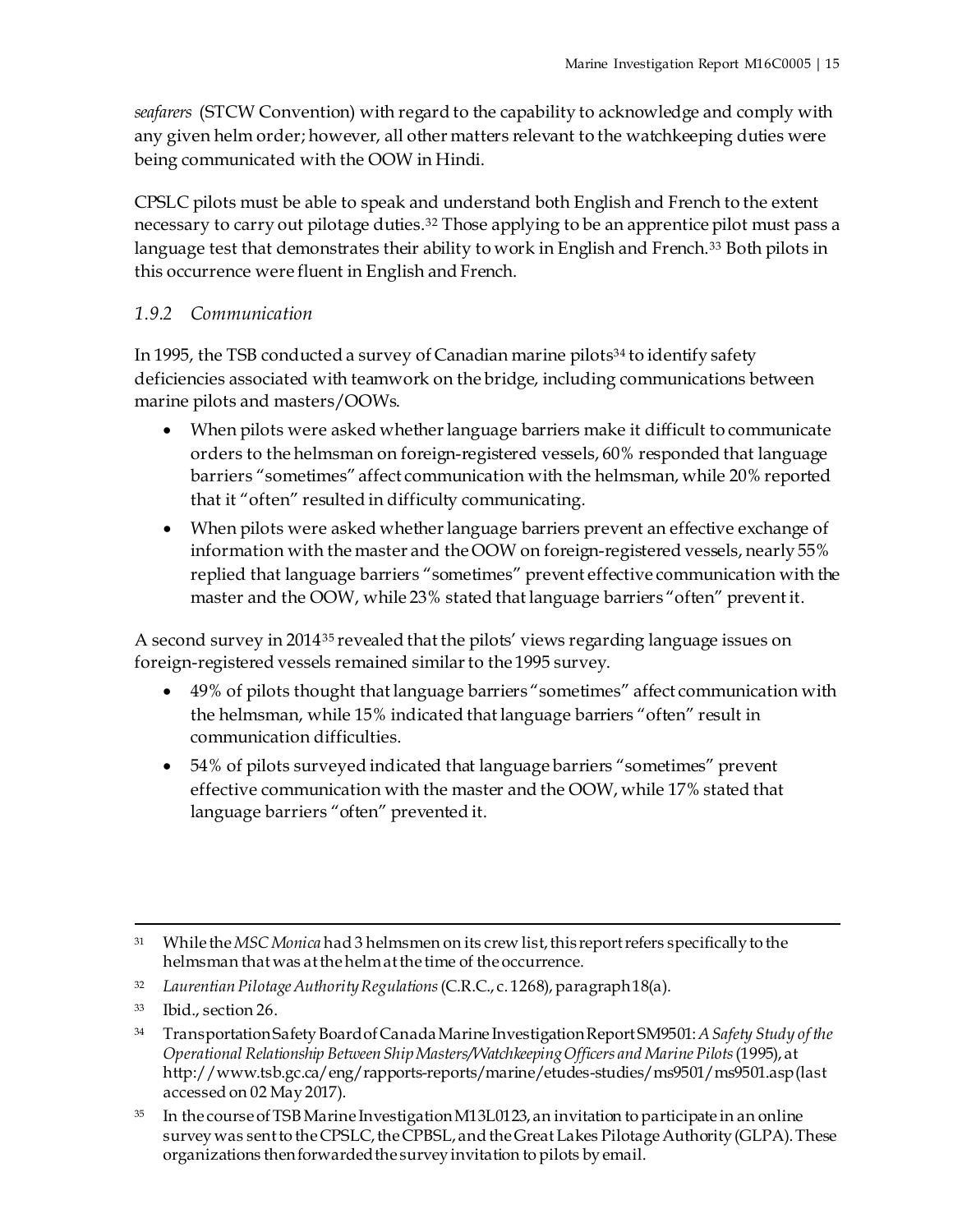The first language of the 2 pilots was French. The *MSC Monica*'s bridge crew were Indian and their working language was Hindi. During the voyage, the bridge team communicated in English.

Cultural factors can also play a role in communication and hence the effectiveness of BRM. "Power distance" refers to the extent to which members of a culture feel comfortable with hierarchy and power imbalance in personal and business relationships. Research has shown that cultures vary in terms of power distance.[36](#page-21-1) Cultures with high power distance are more comfortable with power imbalance, which means that people in less powerful positions may be reluctant to question or challenge authority figures.[37](#page-21-2) Cultural differences in power distance may contribute to poor communication between marine pilots and bridge teams.[38](#page-21-3) The U.S. National Transportation Safety Board has recommended that a segment on cultural and language differences and their possible influence on mariner performance be included in the IMO's BRM curricula. [39](#page-21-4)

## <span id="page-21-0"></span>*1.10 Bridge resource management*

BRM is the effective management and use of all resources, both human and technical, available to the bridge team to ensure the safe completion of a voyage. BRM includes concepts such as workload management, problem solving, decision making, and teamwork. Situational awareness and communication are key to BRM; specifically, bridge team members have a responsibility to maintain overall situational awareness as well as be responsible for their individual duties.

Groupthink is a propensity that may arise for members of a group, such as a bridge team, to seek consensus while problem solving and for some not to express doubts, potentially leading to alternative solutions being ignored. Free team discussion and generation of ideas are strategies to minimize the risk of groupthink.[40](#page-21-5)

As of 01 January 2005, the *General Pilotage Regulations* require all licensed marine pilots and marine pilot applicants in Canada to hold a certificate of attendance from a BRM training program. The STCW Convention and its *2010 Manila Amendments*require a demonstration of BRM competencies and knowledge in order for seafarers to obtain a watchkeeping mate certificate and require BRM training in order to obtain a Master's certificate.

<span id="page-21-1"></span> <sup>36</sup> G. Hofstede, G. J. Hofstede, and M. Minkov, *Cultures and Organizations: Software of the Mind*, rev. 3rd ed. (New York: McGraw-Hill, 2010).

<span id="page-21-2"></span><sup>37</sup> G. Hofstede, *Culture's Consequences: International Differences in Work-Related Values*.(London: Sage, 1980).

<span id="page-21-3"></span><sup>38</sup> K. Devitt, *Exploring the Effectiveness of the Master Pilot Relationship* (Warsash Maritime Academy, Southampton Solent University: July 2013).

<span id="page-21-4"></span><sup>39</sup> National Transportation Safety Board, Safety Recommendation M-09-1, May 8, 2009, at http://www.ntsb.gov/safety/safety-recs/recletters/M09\_1\_5.pdf(last accessed on 02 May2017).

<span id="page-21-5"></span><sup>40</sup> D. Gradwell, D.J. Rainford, *Ernsting's Aviation Medicine, 4E* (CRC Press, 31 March 2006), Chapter 20: Crew Resource Management, pp. 323–336.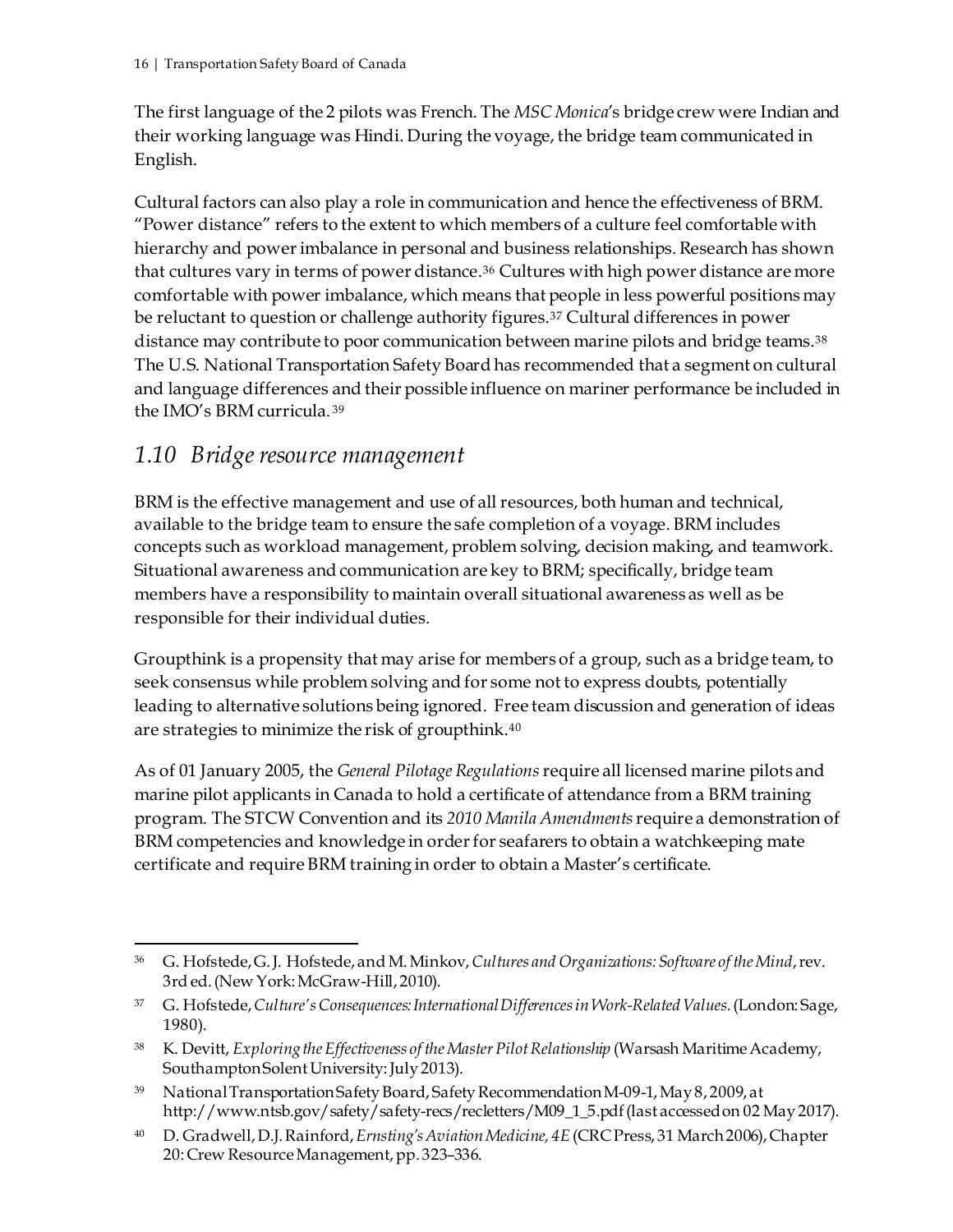# <span id="page-22-0"></span>*1.11 Design of bridge equipment*

Design guidelines for controls and displays recommend the use of compatibility, which is the degree to which design relationships between elements are consistent with human expectations. Movement compatibility is the relationship between movement of displays and controls where the direction of the movement of a control follows the expectations of the user. [41](#page-22-1) For NFU tillers, movement compatibility can be achieved by 2 different means. First, some designs are movement and direction compatible: i.e., the tiller is positioned to the left to move the rudder to port. Second, the designs mimic the actual rudder position of the vessel: i.e., the tiller is rotated clockwise to move the vessel to port while moving ahead. The NFU tiller manufacturer's technical specifications met both of the movement/direction and rudder position compatibilities, whereas the actual installation on the *MSC Monica* met only the movement/direction compatibility.

According to the International Association of Classification Societies (IACS), the objective of vessel classification is to verify the structural strength and integrity of essential parts of the vessel's hull and its appendages, as well as the reliability and function of various essential systems, such as the propulsion and steering systems.[42](#page-22-2)

DNV GL[43](#page-22-3) is the recognized organization responsible for issuing all statutory certificates on behalf of the *MSC Monica*'s flag state administration, ensuring that the vessel complies with the relevant international conventions and national regulations.

DNV GL publishes rules on the ergonomic design of navigation bridges. These rules are intended to inform vessel designers of principles and data relevant to the design of navigation bridges. Within these rules, DNV GL specifies that "[t]he workstation arrangement shall be designed in accordance with established principles of ergonomics for safe and efficient operations, enabling the navigator to perceive all relevant information and execute pertinent actions with a minimum workload".[44](#page-22-4) Among other requirements, the steering system of a vessel shall have an override function, the NFU mode, through a user input device (UID) such as a keyboard, tiller, joystick, helm, or pushbuttons. For manually steering the vessel in NFU mode, the UID shall employ a clockwise rotation of the device to turn the ship to starboard and anti-clockwise rotation to turn to port.

<span id="page-22-1"></span> <sup>41</sup> M.S. Sanders and E. J. McCormick, *Human Factors in Engineering and Design*, Seventh Edition, (McGraw-Hill International Editions, 1992), pp. 301–314.

<span id="page-22-2"></span><sup>42</sup> International Association of Classification Societies, *Classification Societies ‒ What, Why And How?* (January 2015), p. 4, http://www.iacs.org.uk/document/public/explained/WHAT,%20WHY%20and%20HOW%20Ja n%202015.PDF(last accessed on 02 May2017).

<span id="page-22-3"></span><sup>43</sup> DNV GL is an entity that resulted from the merger of former Classification Societies Det Norske Veritas (DNV) of Norway and Germanischer Lloyd (GL) of Germany during the year 2013. Classification rules and guidelines from both parties were subsequently harmonized.

<span id="page-22-4"></span><sup>44</sup> DNV GL, *Rules for Classification of Ships*, Part 6: Nautical Safety, Chapter 8, Section 6. Since the *MSC Monica* was commissioned in 1993, it was originally built under the supervision of GL. These more recent and consolidated DNV GL rules do not specifically apply to this vessel; they are provided for general reference only.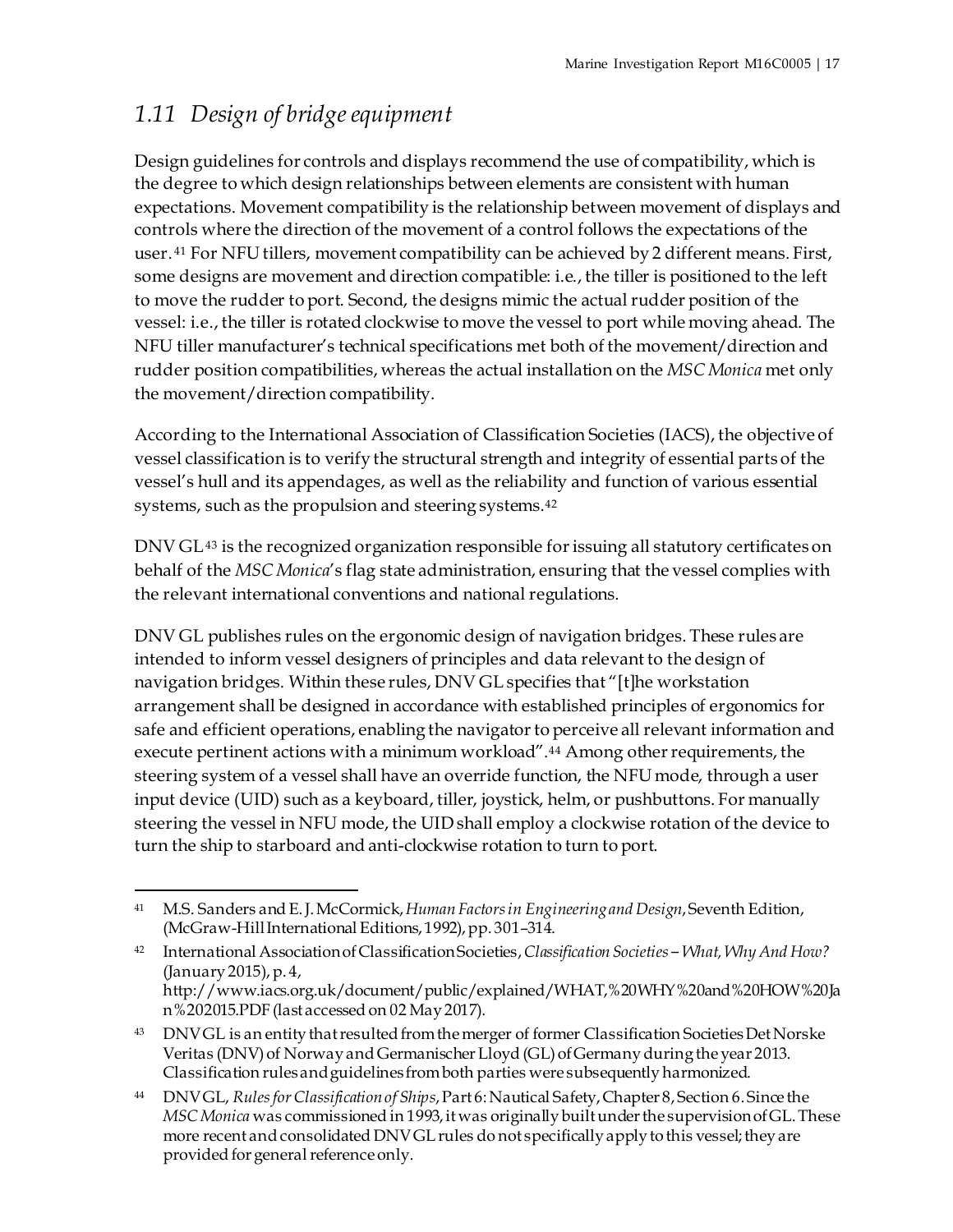The IMO specifies that bridge controls and displays should be clearly labelled according to their function, using standardized symbols if possible. If a steering gear control is moved clockwise (to the right), it should result in the associated equipment or component moving clockwise. Controls should be selected so that the direction of movement of the control will be consistent with the related movement of an equipment component, or the vessel itself. Moreover, "the direction of motion of operating elements for manoeuvring equipment should correspond with the direction of the effect on the ship caused by the installations controlled."[45](#page-23-1)

The International Organization for Standardization (ISO) has similar guidelines with regard to the steering controls fitted on a vessel's navigation bridge. [46](#page-23-2)

## <span id="page-23-0"></span>*1.12 Post-occurrence examination of steering gear*

Following the grounding of the *MSC Monica* and its subsequent refloating, the TSB conducted a thorough examination of the vessel's steering gear and its associated controls; complete trials were performed to ascertain the proper functionality of the system and the alarm data logger was verified. In addition, independent shore-based steering gear specialists and automation/controls technicians, contracted by the owners, were mandated to carry out a complete verification of the systems on the vessel. DNV GL also dispatched one of its marine surveyors to inspect the steering gear system and the damage sustained to the vessel. Moreover, Transport Canada Marine Safety and Security dispatched 2 inspectors to inspect the vessel and its steering gear system. The areas examined included the local (steering compartment) and remote (bridge) controls including wiring; electrical connections; hardware such as solenoid valves, limit switches, control switches, potentiometers; and all ancillary equipment in the steering consoles. All alarms and the "Safematic["47](#page-23-3) system were tested for functionality. The hydraulic components of the steering gear were also verified.

The steering gear and associated controls of the *MSC Monica* were found to be in good working condition, and no alarm occurred on the system in the moments preceding the grounding. No defective component or system malfunction was found that could have caused a steering gear failure. The findings and corrective actions consisted of a minor readjustment of the limit switches on the stroke of the 4 hydraulic cylinders, or steering gear rams; correction of the bridge NFU tiller issues with regard to ergonomics; and a recommendation to provide adequate heating in the steering gear compartment to prevent any moisture condensation in the electrical cabinets in cold temperatures.

<span id="page-23-1"></span> <sup>45</sup> International Maritime Organization, Maritime Safety Committee, Circular 982, *Guidelines on Ergonomic Criteria for Bridge Equipment and Layout*(20 December 2000).

<span id="page-23-2"></span><sup>46</sup> ISO Standard8468:2007, Ships and marine technology -Ship's bridge layout and associated equipment -Requirements and guidelines,last reviewed and confirmedin 2012.

<span id="page-23-3"></span><sup>47</sup> The *MSC Monica* had an R4ST 550 steering gear, manufactured by Samsung-Hatlapa, that featured a so-called "Safematic" device designed to prevent a complete system failure if a hydraulic component were to burst. An automatic activation of the "Safematic" could potentiallyinterrupt the steering capability of the vessel for up to 45 seconds.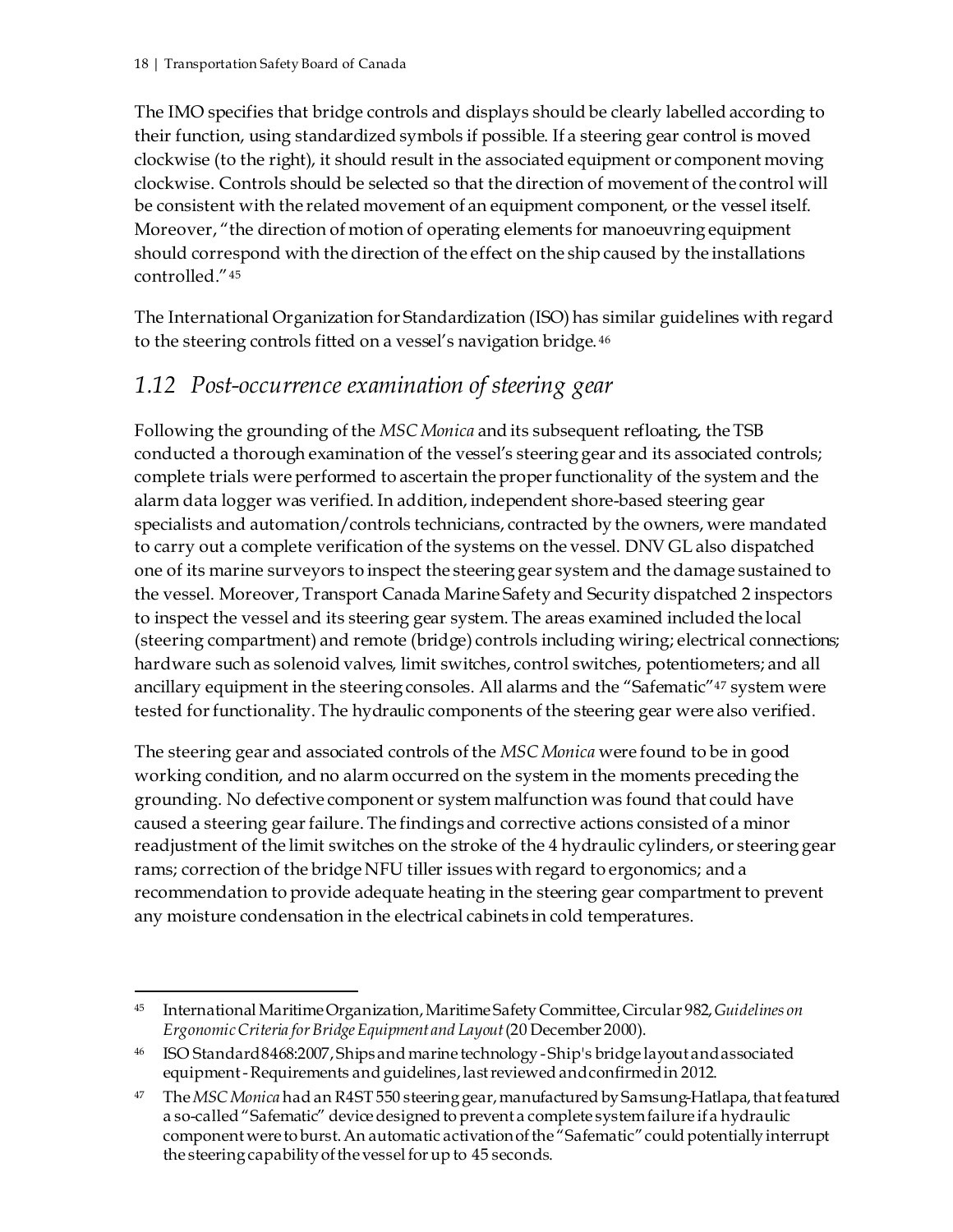## <span id="page-24-0"></span>*1.13 Reproduction of the events with navigation simulator*

In operation since 1994, the Centre for Marine Simulation (CMS) is an industrial arm of the Fisheries and Marine Institute of Memorial University. CMS operates under the Marine Institute's School of Maritime Studies and is located in St. John's, Newfoundland and Labrador. CMS responds to a variety of requests ranging from vessel manoeuvring and procedural trials, performance examination and improvements, and customized training to operational efficiency reviews, marine equipment testing, and port design evaluation.[48](#page-24-2)

In order to determine the various angles at which the rudder was positioned during the occurrence and to reconstruct the likely sequence of events in the absence of rudder angle data from the S-VDR, the TSB worked with CMS to reproduce the vessel's voyage using all other recorded data to extrapolate the rudder angles during the occurrence.

CMS produced a virtual model of the *MSC Monica* using all of its actual hydrodynamic and manoeuvring characteristics at the time of the occurrence. The loading conditions, including the weight distribution of the cargo in the holds and the containers' location on the main deck, were also accounted for in the model. The meteorological and environmental conditions were also reproduced, including the tide-induced currents<sup>[49](#page-24-3)</sup> that prevailed at the time of occurrence.

Various scenarios and hypotheses were challenged. Multiple runs of the simulator were performed with the rudder being out of order at different angles, notably at 10º to port, 5° to starboard, 10° to starboard, and with the rudder amidships. These hypotheses were all found to be implausible. The use of the simulator also demonstrated that, with the main engine put to full astern at the same time a steering system failure was assumed, the virtual model exited the buoyed channel and ran aground further downriver at a speed of 3.4 knots.

The scenario that most closely reproduced the grounding of the *MSC Monica* is described as follows: setting the rudder at 10° to starboard, at the time when the ROT was 12° per minute and the helmsman called out "not working"; then setting the rudder at 35° to starboard (hard-a-starboard) at the exact time when the steering mode was changed from follow-up to NFU and the handle of the NFU tiller was activated.

## <span id="page-24-1"></span>*1.14 Previous occurrences*

The groundings of the general cargo vessel *Vaasaborg*[50](#page-24-4) on 22 May 2002 and the chemical/products tanker *Halit Bey*[51](#page-24-5) on 22 April 2014 further exemplify that the issues of

<span id="page-24-2"></span><sup>&</sup>lt;sup>48</sup> Fisheries and Marine Institute of Memorial University of Newfoundland, http://www.mi.mun.ca/departments/centreformarinesimulation/(last accessed on 02 May2017).

<span id="page-24-3"></span><sup>49</sup> Fisheries and Oceans Canada, Canadian Hydrographic Service, *Atlas of Tidal Currents*, tables No. 92 and 93, Grondines to Batiscan, 2008edition.

<span id="page-24-4"></span><sup>50</sup> TSB Marine Investigation Report M02L0039.

<span id="page-24-5"></span><sup>51</sup> TSB Marine Investigation Report M14C0045.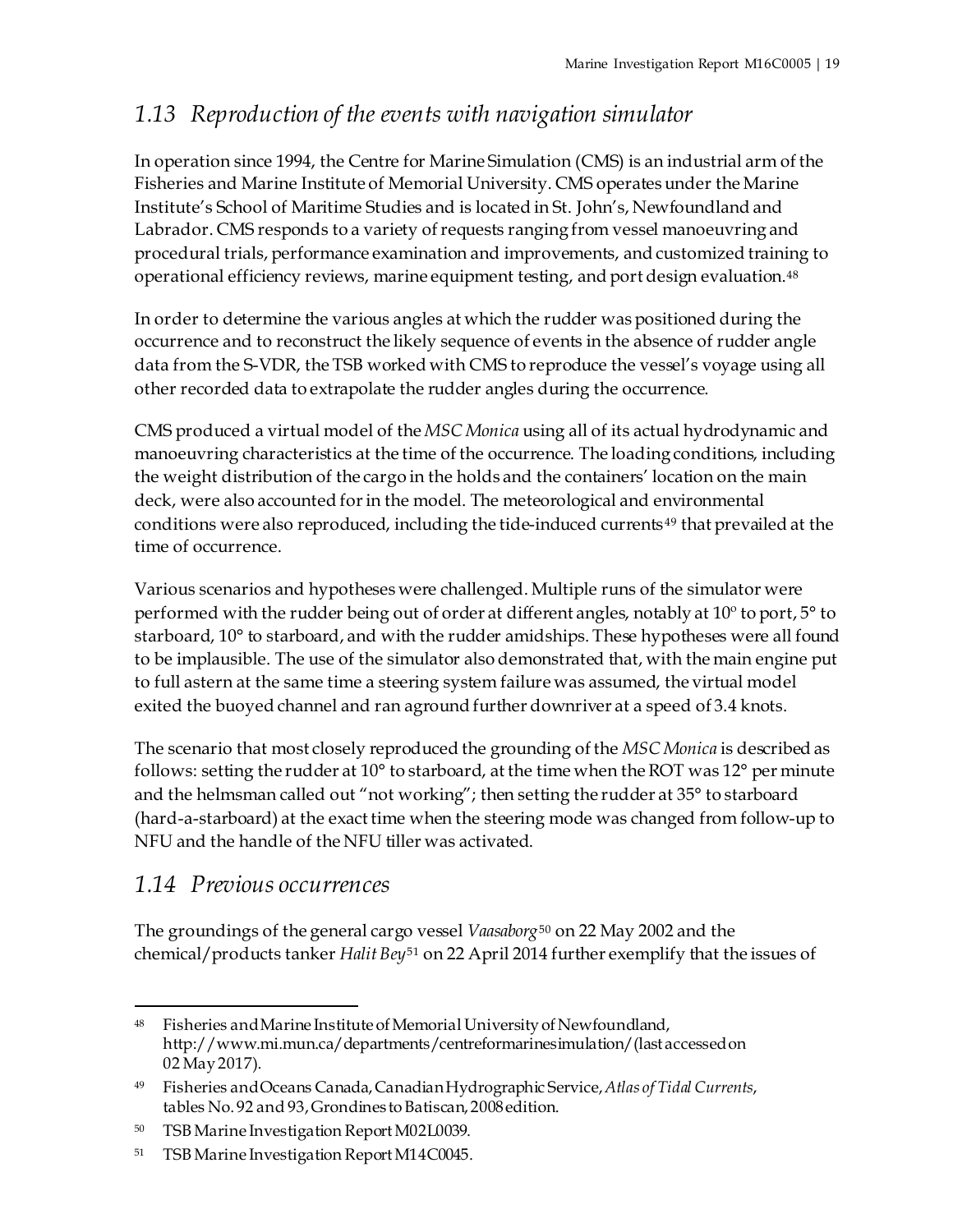acquiring the proficiency and familiarity with the manoeuvring equipment, such as the steering gear and their control systems, are key to safely operating them, especially during an emergency situation when acting in a timely manner is critical.

The investigation into the *Halit Bey* occurrence also underlined that, if critical bridge systems, such as steering gear controls, are not designed and arranged to be straightforward and intuitive with safeguards to minimize human error, there is a risk that an operator will not be able to respond quickly and effectively in the event of an emergency.

The TSB investigations into the grounding of the bulk carrier *Tundra*[52](#page-25-0) on 28 November 2012 and the collision between the bulk carrier *Heloise* and the tug *Ocean Georgie Bain*[53](#page-25-1) on 03 August 2013 determined that the language barrier between the bridge crew and pilot was causal in both occurrences, contributing to challenges in communication and, consequently, to ineffective BRM at a critical time during the voyage. The cultural factors implied in the hierarchical "power distance" were also determined to be a causal factor in the *Tundra* occurrence, with the crew of a foreign nationality being reluctant to question or challenge the authority of the pilot and the pilot's decisions.

<span id="page-25-0"></span> <sup>52</sup> TSB Marine Investigation Report M12L0147.

<span id="page-25-1"></span><sup>53</sup> TSB Marine Investigation Report M13L0123.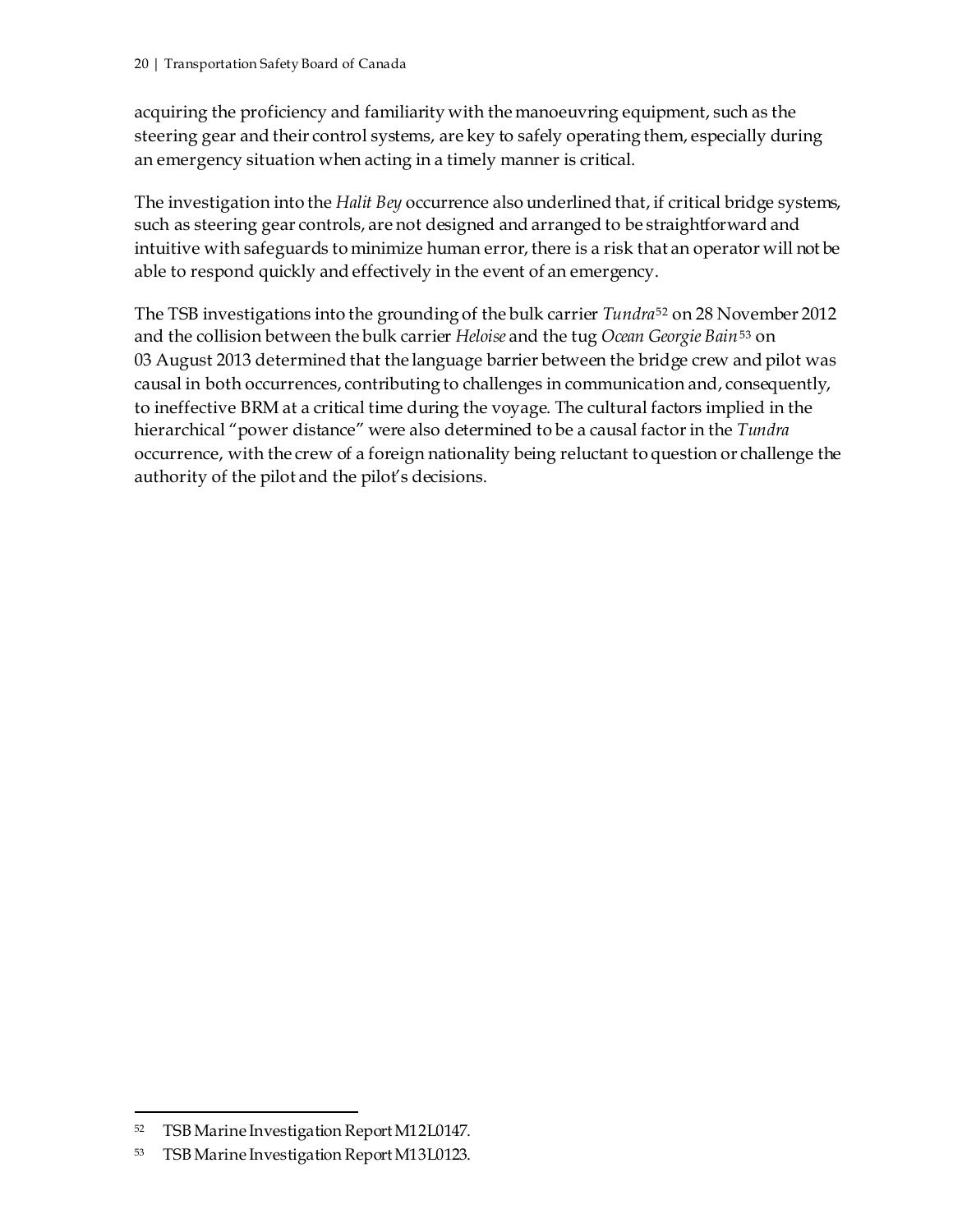# <span id="page-26-0"></span>*2.0 Analysis*

## <span id="page-26-1"></span>*2.1 Factors leading to the grounding*

While navigating the St. Lawrence River downbound, the *MSC Monica* unexpectedly veered to starboard, exited the buoyed channel, and ran aground. Testing and examinations established that the steering gear and its control system were fully functional and that no steering failure occurred. The winds and current were not strong enough to cause the vessel's path to change, and the vessel's speed was not excessive for this particular type of vessel in this section of the river.

The Centre for Marine Simulation (CMS) simulator was used to reproduce several scenarios under the same conditions at the time of the occurrence. The results demonstrated that the most plausible scenario for causing the vessel to initiate a veering to starboard with a rate-ofturn (ROT) of 12° per minute was that the helm was originally positioned at 10° to starboard, while the course had to be maintained at  $085^{\circ}$ gyro (G). The helmsman at the time had the expectation that the helm was positioned at 10° to port. Because the intent was to maintain the course and not veer to starboard, the initial deviation from the course was due to the helm likely being inadvertently placed 10<sup>°</sup> to starboard.

The observation of the course deviation caused the helmsman to tell Pilot No. 2 "not working." However, this expression is ambiguous; it can be interpreted to mean that the system has failed or there is insufficient steering. When the pilot asked "it's not responding", the helmsman replied "it's not". The pilots and the officer of the watch (OOW) concluded that the steering gear had failed based on their interpretation of the helmsman's responses. The pilots were unaware of the informal shipboard practice for the helmsman to warn the bridge team of the need to apply rudder in excess of 10° to keep the vessel on course, which is what the helmsman was doing in this situation.

Even though this was a time-critical situation, the bridge team did not communicate well and concluded that there was a failure, without working together to verify the assumed steering failure or consider other alternatives; this is consistent with groupthink. For example, they could have immediately verified the functionality of the steering by ordering a hard-a-port while steering in follow-up mode and looking at the rudder angle indicator.

Alarmed by the developing situation, Pilot No. 1 ordered the crew to switch to follow-up mode several times, although his intent was for the crew to switch to non-follow-up (NFU) mode. Given that the vessel was already in follow-up mode, the bridge team took no action to switch the mode.

With the need to take immediate action, Pilot No. 1 proceeded to switch the steering to NFU mode himself. The pilot was not familiar with the NFU tiller, which had been installed in the inverse position, not in accordance with the manufacturer's specifications. Pilot No. 1 thus unintentionally applied a helm order of hard-a-starboard instead of hard-a-port.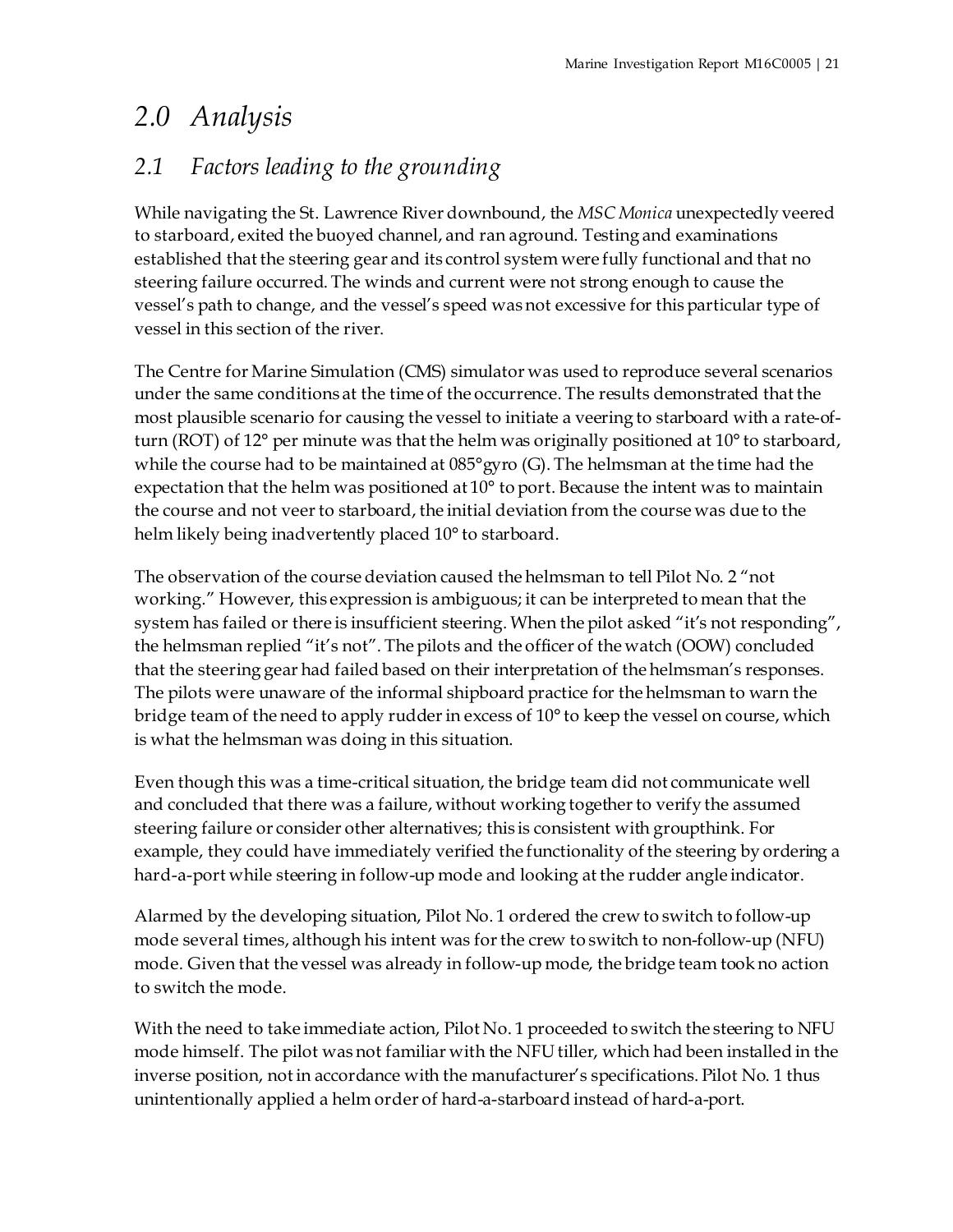With the rudder's position hard-a-starboard, the vessel's ROT increased and peaked at 36.4° per minute, increasing its sheer to the starboard side. Sixty seconds elapsed before the officer of the watch (OOW) corrected the NFU tiller to port. This was done too late to correct the deviation off course and prevent the vessel from exiting the channel and running aground.

Although the main engine was ordered to stop shortly after a steering failure was assumed by the bridge team, 1 minutes and 33 seconds had elapsed before the main engine was ordered to full astern to stop the vessel.

## <span id="page-27-0"></span>*2.2 Steering gear and control system*

NFU tiller controls and displays vary between vessels and manufacturers. The various classification societies have specific rules with regard to bridge design ergonomics, and there are multiple organizations, such as the International Maritime Organization (IMO) and the International Organization for Standardization (ISO), that issue standards specifying the exact design requirements for these controls and displays.

Although the designs of NFU tillers vary, internationally recognized maritime standards designate the colour red to signify port, while the colour green signifies starboard. On the *MSC Monica*, the tiller had been installed in the inverse position, contrary to the technical specifications set out by the system manufacturer of the system and the international standards for colour signification. When the tiller on the *MSC Monica* was moved to the left, for example, the green part of the indicating disc was illuminated and the steering gear moved the rudder to the port side.

The crew on board the *MSC Monica* were aware of the particular configuration of the tiller and understood how to use it to navigate. However, the pilots that had just come on board the vessel were not familiarized with this unique configuration and so, when Pilot No. 1 used the tiller, he unintentionally applied the helm order hard-a-starboard instead of the intended hard-a-port. After the vessel was refloated, colour and text labels clearly identifying the port and starboard sides were added to the NFU tiller.

If the ergonomics of critical shipboard equipment, such as an NFU tiller, are designed in a way that is confusing or contradicts expectations, there is a risk that a user who is unfamiliar with their configuration will operate them incorrectly.

## <span id="page-27-1"></span>*2.3 Pilots directly handling controls*

Pilots are legally empowered to operate the equipment directly, and, according to the Canadian Marine Pilots Association (CMPA), pilots are not only allowed to, but must intervene in an emergency situation, should it be deemed necessary by the pilots.

However, some pilotage corporations issue policies that recommend against this, as there are advantages to the separate roles taken by the crew and the pilot in navigation. Because controls and displays of critical shipboard equipment can vary widely, operators have to be trained on or at least familiarized with the use and operation of each specific arrangement to reduce the risks of incorrect use.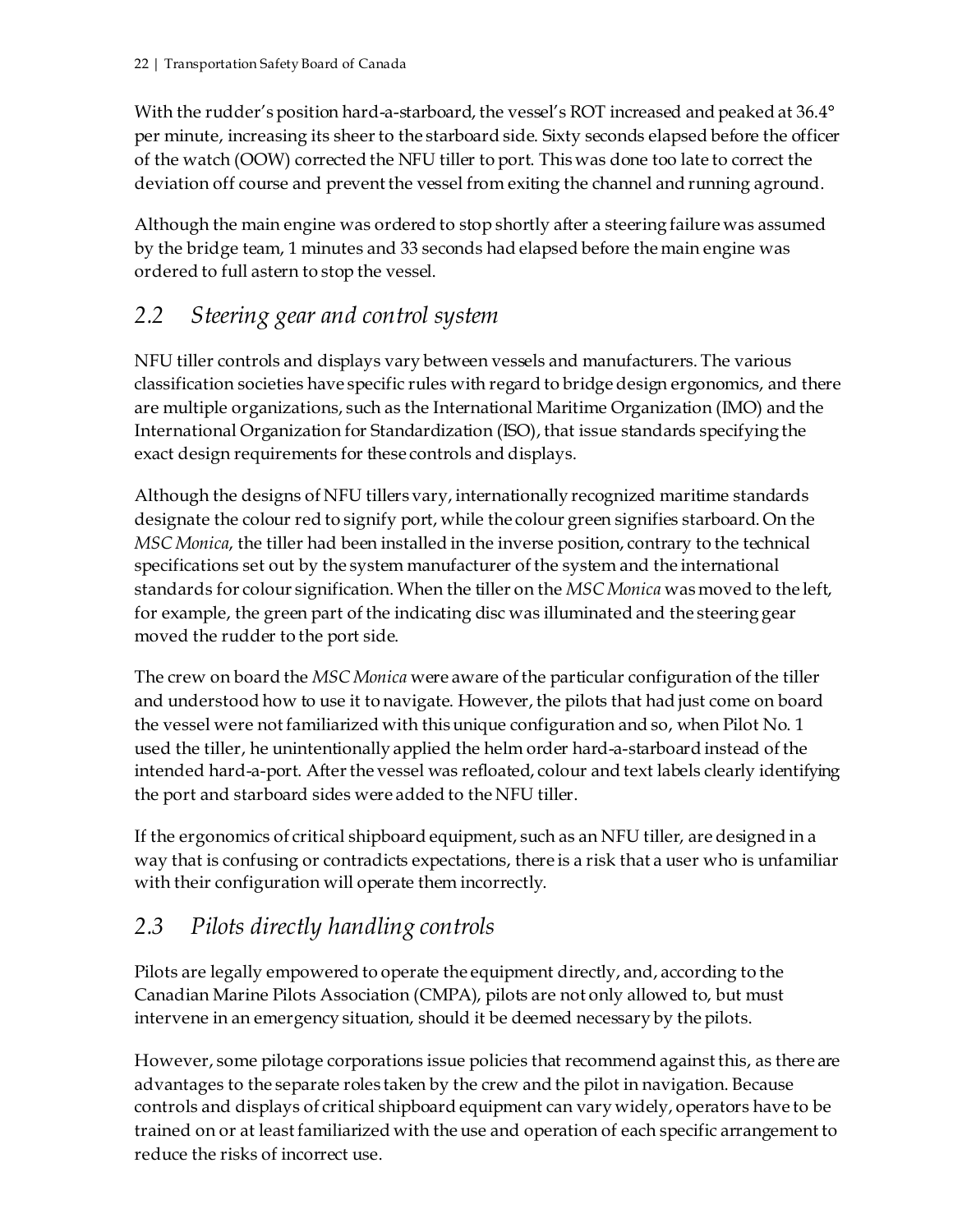When pilots board a vessel, the intent of the master/pilot exchange is to cover critical information, not to familiarize the pilot with individual controls and displays. It is a common practice on board vessels in restricted pilotage waters for pilots to issue orders to the crew, who operate the navigation equipment directly.

In this occurrence, Pilot No. 1 handled the manoeuvring equipment directly to change the steering mode to NFU mode when the bridge crew did not respond to the contradictory order to change to follow-up mode. Because the pilot had not been familiarized with the particular configuration of the NFU tiller as it had been installed on board, he unintentionally set the rudder to hard-a-starboard. Although the OOW noticed the mistake and corrected the rudder to hard-a-port, it was too late to redirect the vessel and it went aground.

If marine pilots operate critical shipboard equipment without proper familiarization, there is a risk that the equipment will be operated in an incorrect manner.

## <span id="page-28-0"></span>*2.4 Bridge team communication*

As demonstrated by this occurrence and previous Transportation Safety Board of Canada (TSB) investigations, despite the development of the standard marine communication phrases (SMCP) and the STCW convention and pilotage requirements of the *Convention on the Standards of training, certification and watchkeeping for seafarers* (STCW Convention), there continue to be language barriers that can be problematic on board foreign-registered vessels. Not only can language barriers inhibit communication, but also cultural differences may affect relationships among the bridge team members.

Language and cultural differences may have contributed to the challenges in bridge team communication on the *MSC Monica*. Because Indian cultures tend to be higher on the power-distance dimension than Western cultures such as Canada, the Indian crew members may have been less likely than individuals from Western cultures to question the pilot's authority. In this occurrence, the helmsman and other crew members did not question the pilots interpretation that there was a steering failure, nor did they attempt to intervene when one of the pilots first assumed control of the helm. Also, when the master came onto the bridge and was told that there was a loss of steering, the master did not verify this himself or ask questions about it, but took the pilots' word.

Language differences also led to the misunderstanding about the steering in the exchange between the helmsman and the 2 pilots. When the *MSC Monica* was veering to starboard, the helmsman needed to apply more than 10º of helm to port in order to maintain the vessel on course. When he tried to verbally express this in English to the 2 pilots, he employed the simple wording "not working," which was misinterpreted by the pilots to indicate a steering failure.

Despite the hierarchy of roles within the bridge team, it is critical that information is exchanged regularly and clearly between all parties so that all members of the bridge team are aware of an evolving problem and can take action in an efficient and timely manner. This can be particularly challenging when pilots and crew do not share the same first language.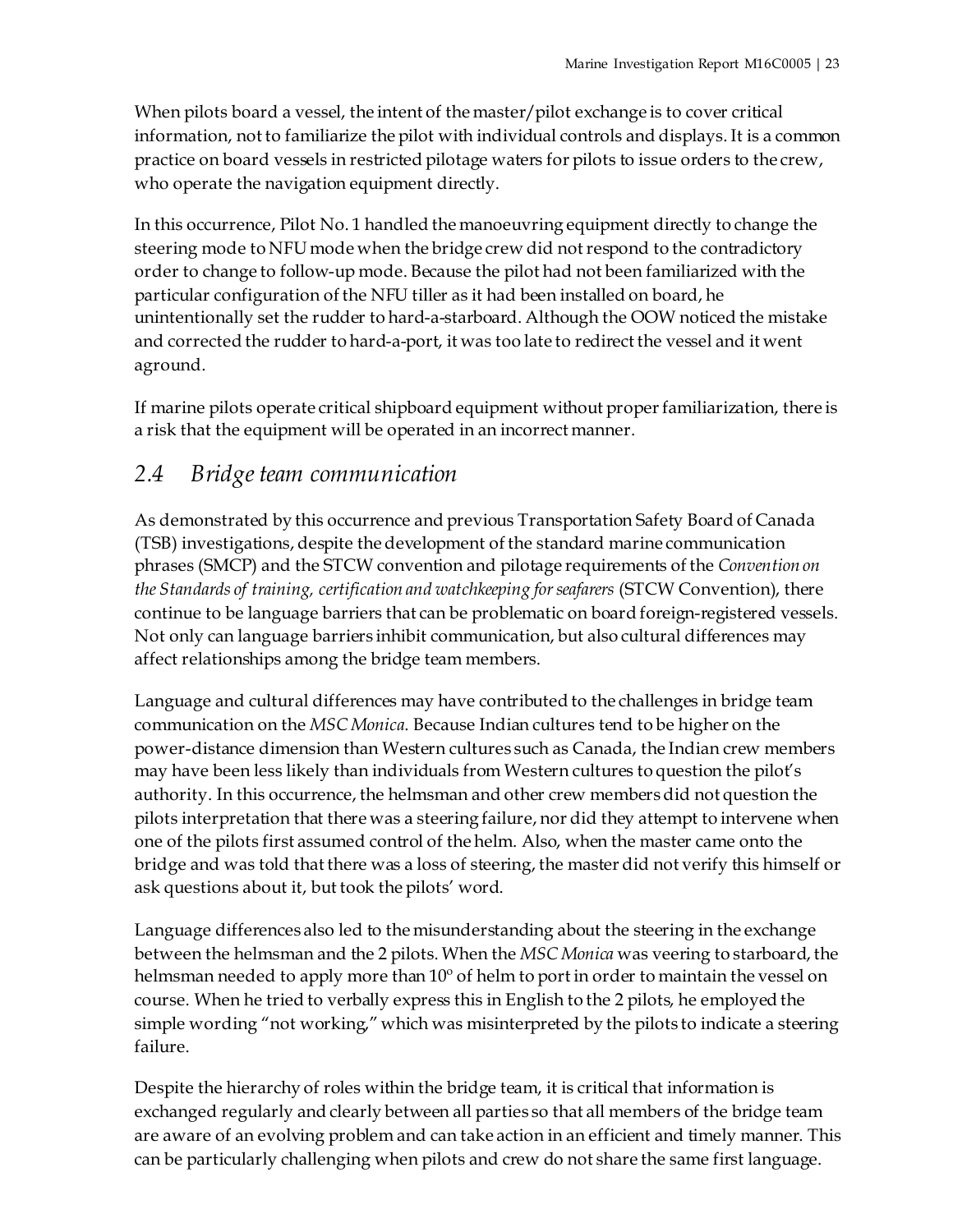If bridge team members do not share a complete and common understanding of an emerging problem and continuously exchange information to solve problems, there is a risk that the bridge team's response will be premature, uncoordinated, and ineffective.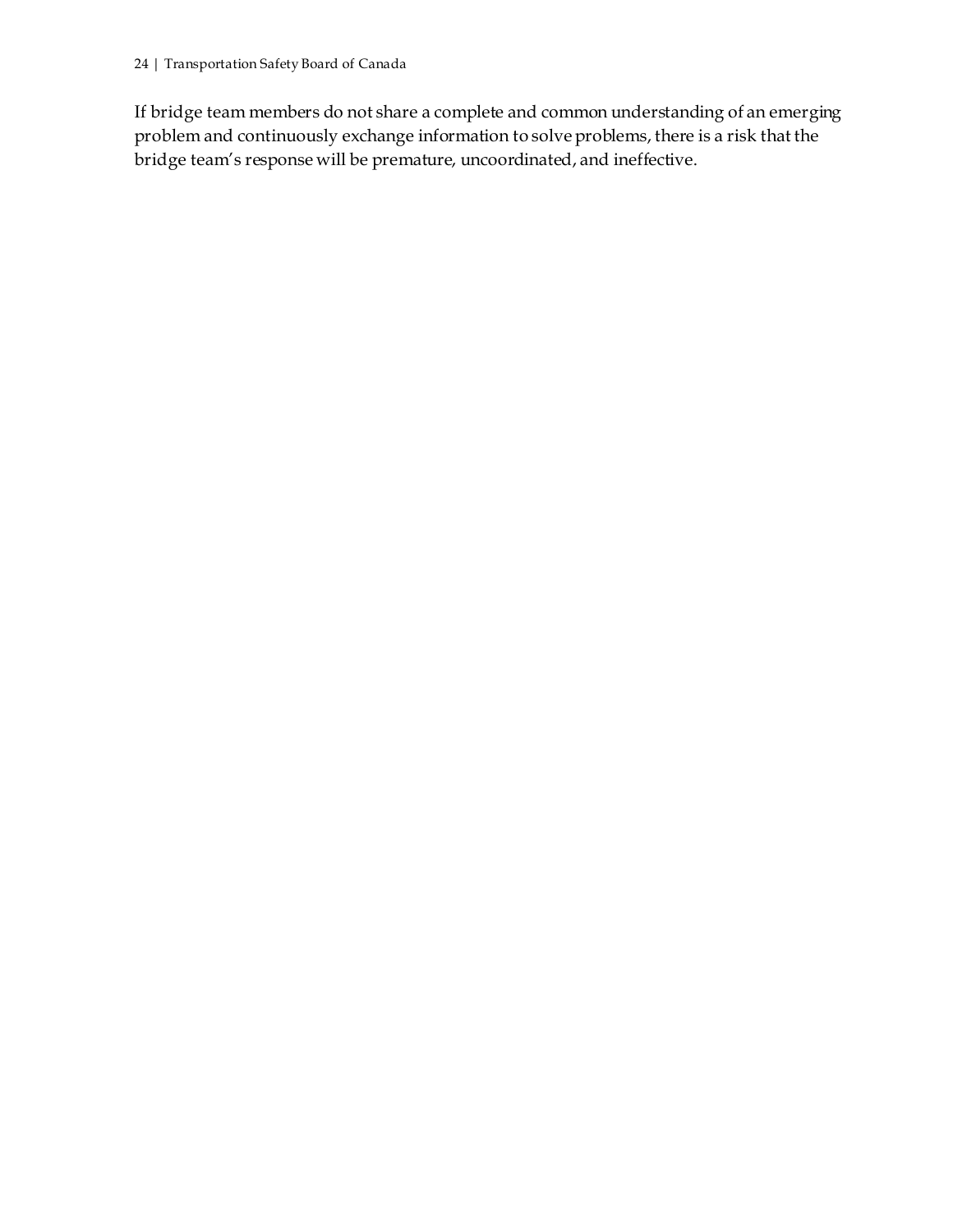# <span id="page-30-0"></span>*3.0 Findings*

## <span id="page-30-1"></span>*3.1 Findings as to cause and contributing factors*

- 1. The *MSC Monica* unexpectedly veered off course to starboard due to the helm likely being inadvertently placed 10° to starboard.
- 2. The ambiguity in the wording of the verbal exchange between Pilot No. 2 and the helmsman led the pilots and the officer of the watch to incorrectly conclude that there was a steering gear failure.
- 3. No immediate action was taken by the bridge team to verify the functionality of the steering gear once a system failure was assumed.
- 4. The crew did not switch to non-follow-up mode because Pilot No. 1 mistakenly issued the contradictory order to switch to follow-up mode.
- 5. Pilot No. 1 directly handled the manoeuvring equipment to switch the steering to non-follow-up mode.
- 6. The non-follow-up tiller was not installed in accordance with the manufacturer's specifications, nor was it installed consistently with internationally accepted standards.
- 7. Because Pilot No. 1 was unfamiliar with the particular ergonomics of the non-followup tiller as it was installed on the vessel, he unintentionally applied the helm order hard-a-starboard instead of hard-a-port.
- 8. Although the officer of the watch applied a hard-a-port rudder correction, this action was delayed. As a result, the speed of the vessel was not reduced and the vessel exited the buoyed channel and subsequently ran aground.
- 9. The delay in ordering the main engine to be put to full astern precluded the bridge team from the possibility of deploying the anchors to prevent the grounding or to decrease the damage to the vessel with a reduced speed at impact.

## <span id="page-30-2"></span>*3.2 Findings as to risk*

- 1. If the ergonomics of critical shipboard equipment, such as a non-follow-up tiller, are designed in a way that is confusing or contradicts expectations, there is a risk that a user who is unfamiliar with their configuration will operate them incorrectly.
- 2. If marine pilots operate critical shipboard equipment without proper familiarization, there is a risk that the equipment will be operated in an incorrect manner.
- 3. If bridge team members do not share a complete and common understanding of an emerging problem and continuously exchange information to solve problems, there is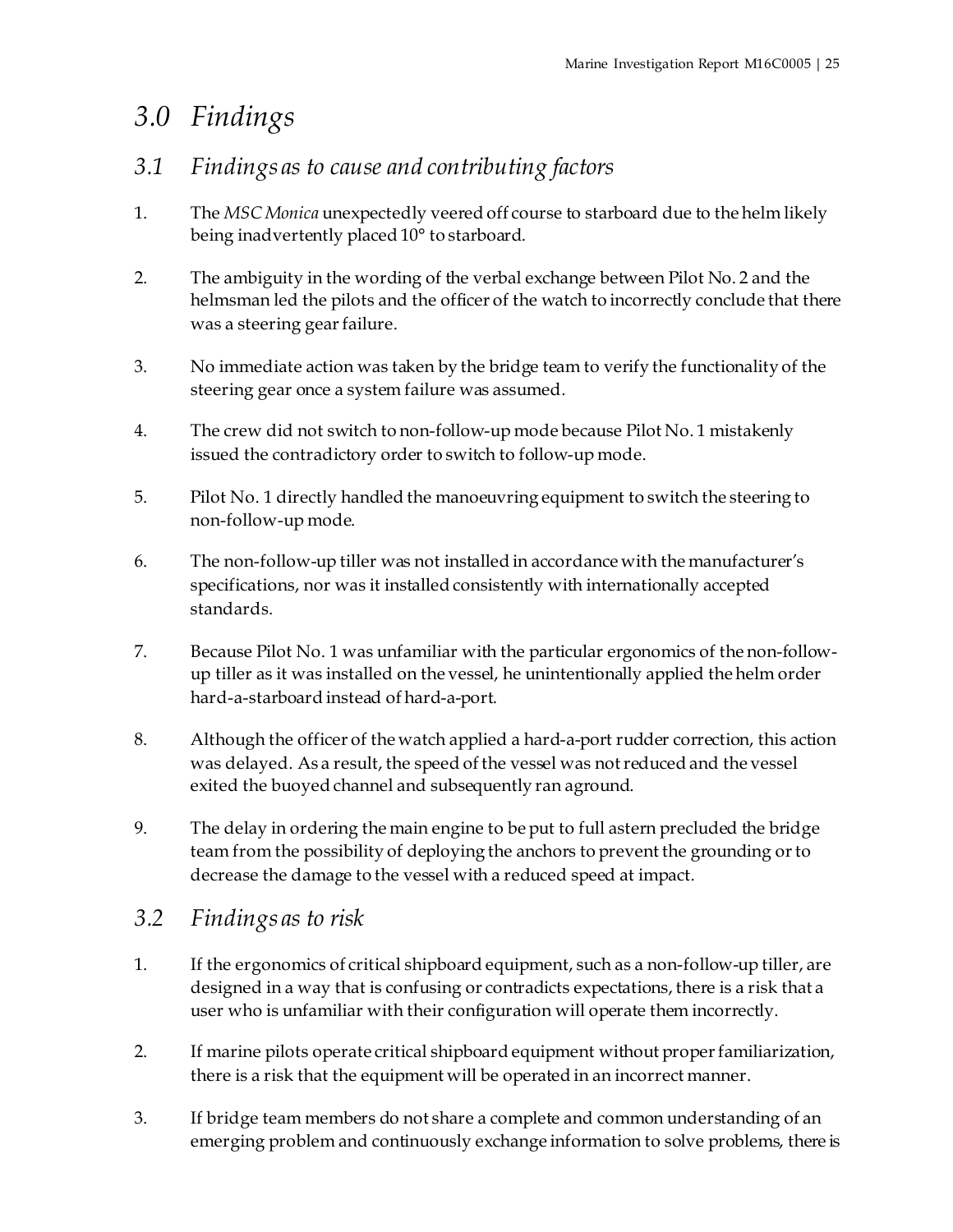a risk that the bridge team's response will be premature, uncoordinated, and ineffective.

## <span id="page-31-0"></span>*3.3 Other findings*

1. Some pilots' associations have policies for their pilots not to directly handle the shipboard controls but to issue verbal orders only, unless warranted by an emergency situation, while others do not have an official position on this matter.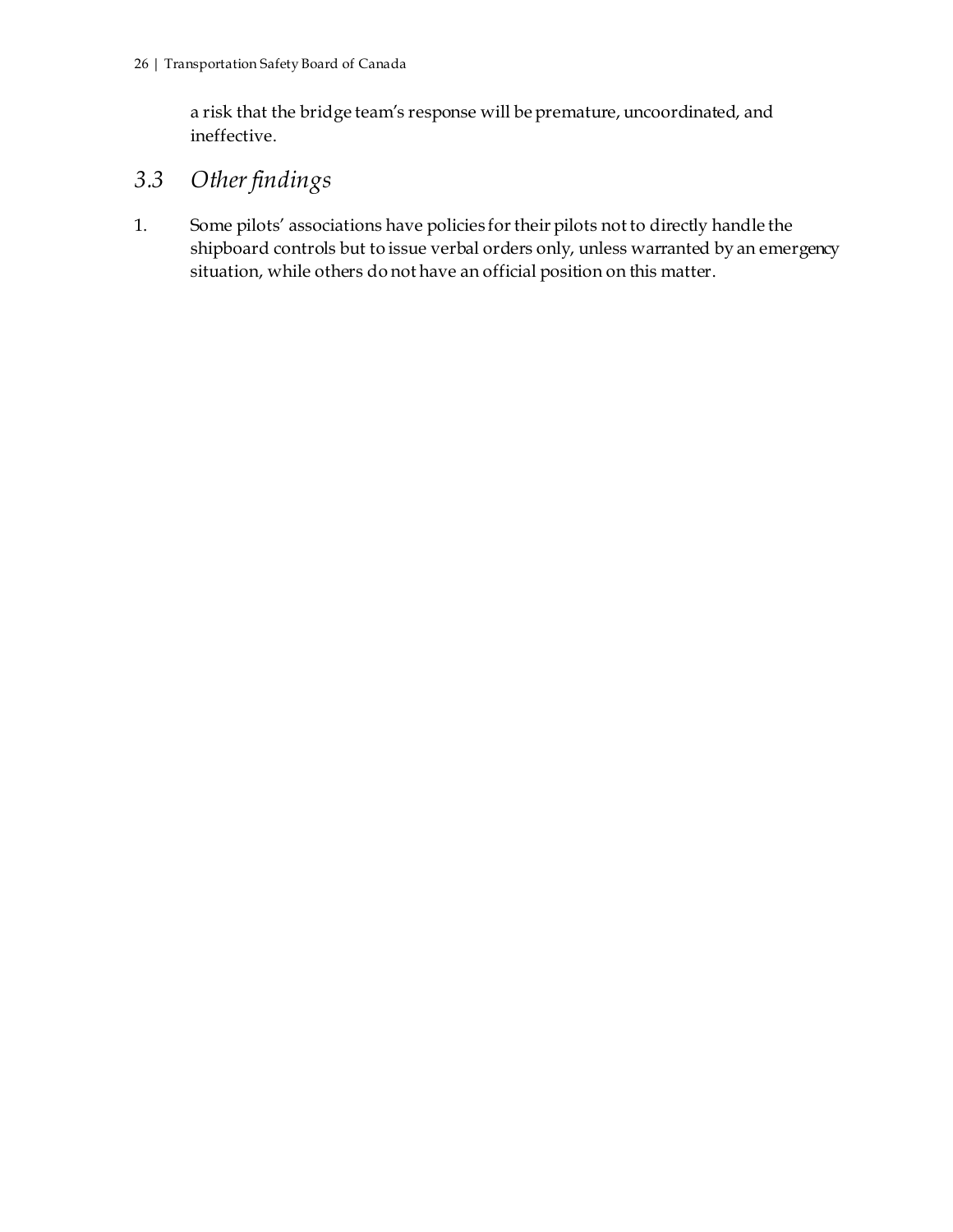# <span id="page-32-0"></span>*4.0 Safety action*

## <span id="page-32-1"></span>*4.1 Safety action taken*

### <span id="page-32-2"></span>*4.1.1 Transportation Safety Board of Canada*

On 02 June 2016, the Transportation Safety Board of Canada sent Marine Safety Advisory (MSA) letter 02/16 to the company that ensures the technical management and operation of the *MSC Monica*, in order to identify the issues with the configuration of the vessel's steering gear non-follow-up (NFU) mode controls. A copy of the letter was also sent to Transport Canada, the vessel's flag state authority, the classification society ensuring the oversight of the 5 sister vessels, the International Association of Classification Societies, and the manufacturer of the *MSC Monica*'s steering gear control system.

### <span id="page-32-3"></span>*4.1.2 Mediterranean Shipping Company (MSC) Shipmanagement Limited*

Following the receipt of MSA letter 02/16 issued from the TSB, the owners of the *MSC Monica* carried out a thorough assessment of the vessel's steering gear and control systems. Although no malfunction was identified, some components were found "fragile." Consequently, the owners had several parts either overhauled or replaced during the periodic drydocking of the vessel, which took place in Turkey during the fall of 2016. Among others, the 2 hydraulic pumps were replaced, the pins, slide blocks and hydraulic cylinders (rams) were machined, and their seals were replaced with new ones. On the navigation bridge, the helm, autopilot, gyrocompass, and its repeater were replaced. The NFU tiller arm was correctly reinstalled with the longer end pointing towards the stern of the vessel according to the manufacturer's recommendations, and proper instructions were posted. Finally, the owners verified that all of the *MSC Monica*'s sister vessels had the NFU tiller properly installed.

*This report concludes the Transportation Safety Board's investigation into this occurrence. The Board authorized the release of this report on 17 May 2017. It was officially released on 29 May 2017.*

*Visit the Transportation Safety Board's website (www.tsb.gc.ca) for information about the TSB and its products and services. You will also find the Watchlist, which identifies the transportation safety issues that pose the greatest risk to Canadians. In each case, the TSB has found that actions taken to date are inadequate, and that industry and regulators need to take additional concrete measures to eliminate the risks.*